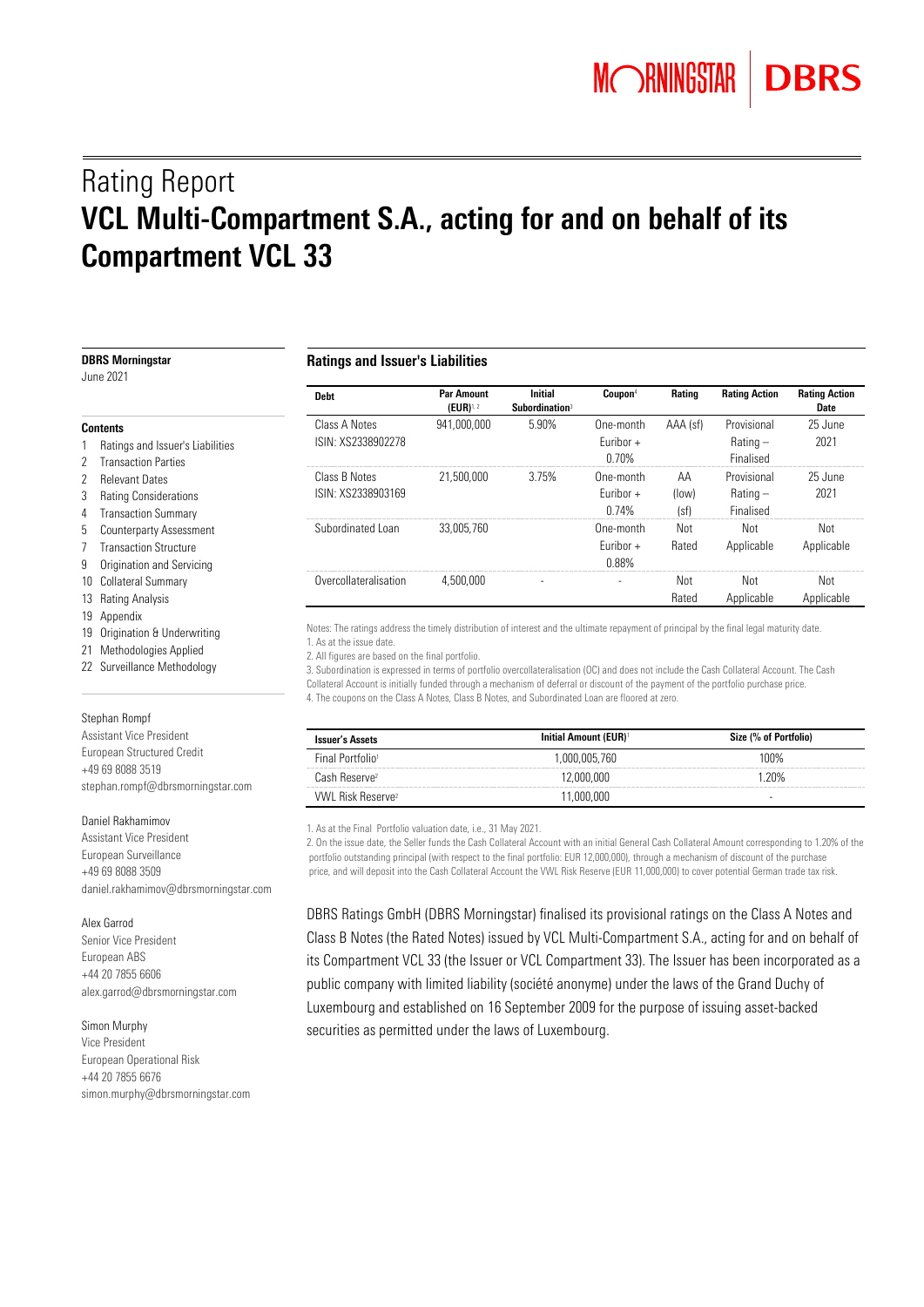## Portfolio Summary

| <b>Total Discounted Balance</b>          | EUR 1.000.005.760 |  |
|------------------------------------------|-------------------|--|
| Number of Contracts                      | 122 884           |  |
| Of which Retail                          | 104 344           |  |
| Of which Corporate                       | 18.540            |  |
| Number of New Vehicles                   | 109 775           |  |
| Number of Used/Demonstration Vehicles    | 13 109            |  |
| Average Outstanding Discounted Balance   | EUR 8.138         |  |
| Weighted-Average Original Term (Months)  |                   |  |
| Weighted-Average Remaining Term (Months) |                   |  |
|                                          |                   |  |

## Transaction Parties

| <b>Roles</b>                        | Counterparty                                            | Rating <sup>1</sup> |
|-------------------------------------|---------------------------------------------------------|---------------------|
| Issuer:                             | VCL Multi-Compartment S.A., acting for and on behalf of | N/A                 |
|                                     | its Compartment VCL 33                                  |                     |
| Originator/Seller:                  | Volkswagen Leasing GmbH                                 | Private Rating      |
| Servicer:                           | Volkswagen Leasing GmbH                                 | Private Rating      |
| Account Bank/Cash Administrator:    | The Bank of New York Mellon, Frankfurt Branch           | Private Rating      |
| Swap Counterparty:                  | Skandinaviska Enskilda Banken AB                        | A (high), Stable    |
| Paying Agent/Calculation            | The Bank of New York Mellon, London Branch              | Private Rating      |
| Agent/Interest Determination Agent: |                                                         |                     |
| Corporate Services Provider:        | Circumference FS (Luxembourg) S.A.                      | N/A                 |
| Security Trustee:                   | Intertrust Trustees GmbH                                | N/A                 |
| <b>Expectancy Rights Trustee:</b>   | Wilmington Trust (London) Limited                       | N/A                 |
| Subordinated Lender:                | Volkswagen Financial Services AG                        | N/A                 |
| Data Protection Trustee:            | Data Custody Agent Services B.V.                        | N/A                 |
| Arranger:                           | UniCredit Bank AG                                       | Private Rating      |

1. Ratings refer to Long-Term Issuer Ratings or Long-Term Senior Unsecured Debt Ratings unless otherwise specified.

## Relevant Dates

| <b>Term</b>                  | <b>Description</b>                                                                                                                                                                                                                               |
|------------------------------|--------------------------------------------------------------------------------------------------------------------------------------------------------------------------------------------------------------------------------------------------|
| <b>Closing Date</b>          | 25 June 2021                                                                                                                                                                                                                                     |
| Final Portfolio Cut-Off Date | 31 May 2021                                                                                                                                                                                                                                      |
| Payment Date                 | 21st of each month                                                                                                                                                                                                                               |
| First Payment Date           | 21 July 2021                                                                                                                                                                                                                                     |
| Monthly Period               | Calendar month immediately prior to each Payment Date                                                                                                                                                                                            |
| Interest Period              | The period from and including one interest payment date to (but excluding) the next<br>payment date; provided that the initial interest period shall be the period from (and<br>including) the issue date to (but excluding) first payment date. |
| Final Legal Maturity Date    | 21 April 2027                                                                                                                                                                                                                                    |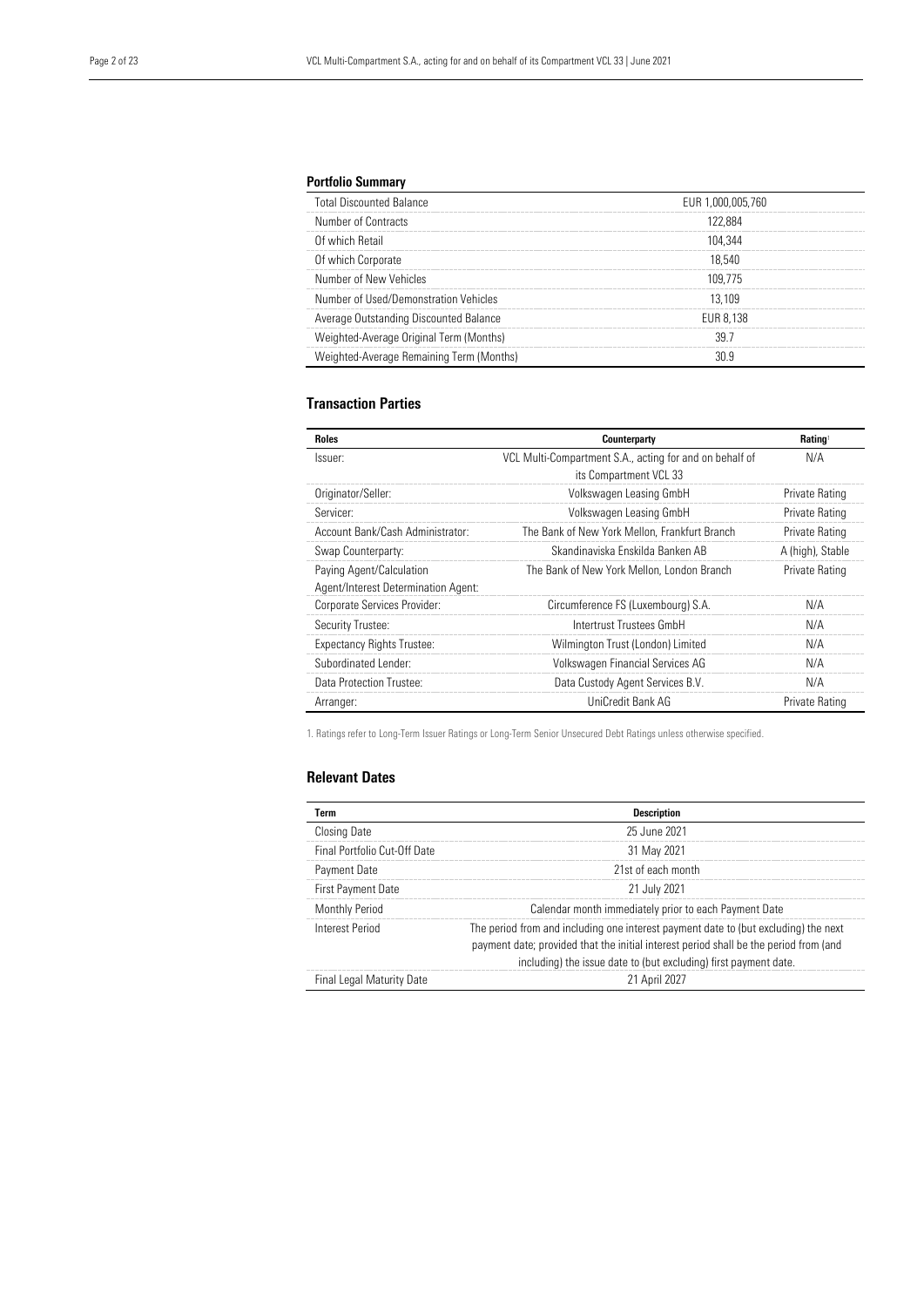#### Rating Considerations

#### Notable Features

- The transaction represents the issuance of Class A Notes and Class B Notes backed by approximately EUR 1,000,005,760 of receivables related to auto lease contracts granted by Volkswagen Leasing GmbH (VWL) to borrowers in Germany. The transaction represents ongoing issuance of auto leases originated by VWL in the Federal Republic of Germany.
- The transaction represents the securitisation of automotive lease contracts; however, the residual value portion of the lease contracts are not securitised.
- There is no revolving period as the transaction begins to amortise immediately from the issue date.
- All underlying contracts are fixed rate while floating-rate notes have been issued. Interest rate risk is mitigated through an interest rate swap.
- The lease contracts are fixed-interest rate leases governed by German law.
- The discount rate applied to the gross receivables balance to calculate the purchase price is fixed at 5.7%. This considers the transaction's liability costs plus a buffer of 4.5%. This buffer is payable to VWL prior to an insolvency event and deducted from the available distribution amount prior to the order of priority. There is no excess spread available to support the payment of interest or principal on the notes.
- The transaction has a mixed sequential/pro rata amortisation structure. Initially, all collections from the lease receivables will pay down the Class A Notes (in accordance with the relevant priority of payments). Once the Class A overcollateralisation (OC) percentage (which includes subordination) reaches 12.25%, the Class B Notes begin to amortise. Once the Class B OC percentage reaches 7.5%, collections to the Class A and B principal are allocated on a pro rata basis unless specified triggers are breached as outlined in the transaction documents.

#### **Strengths**

- The Cash Collateral Account includes a liquidity reserve that is made available to the priority of payments to cover the payment of senior expenses, swap payments, and Class A and Class B interest prior to being restored to a target amount initially set at 1.2% of the aggregate discounted receivables balance, floored at 1.0% of the cut-off discounted receivables balance.
- VWL is a well-established captive finance servicer in Germany. VCL Compartment 33's portfolio characteristics in terms of portfolio mix are very similar to previous transactions rated by DBRS Morningstar, which have demonstrated stable performance.
- DBRS Morningstar was provided with detailed monthly vintage information covering the past 10 years of cumulative net loss (CNL) performance. Based on this information, it was possible for DBRS Morningstar to estimate its expected probability of default (PD) and loss given default (LGD) assumptions. The static data showed stable and low credit loss performance trends.
- Although the purchased leased receivables are subject to residual value risk, the residual value portion of the receivables are not securitised; therefore, the Issuer is not directly exposed to residual value risk.
- VWL is a subsidiary of Volkswagen Financial Services AG (VWFS), which is Volkswagen AG's (VW) captive finance company. VW has an Issuer Rating of A (low) with a Negative trend assigned by DBRS Morningstar on 11 August 2020.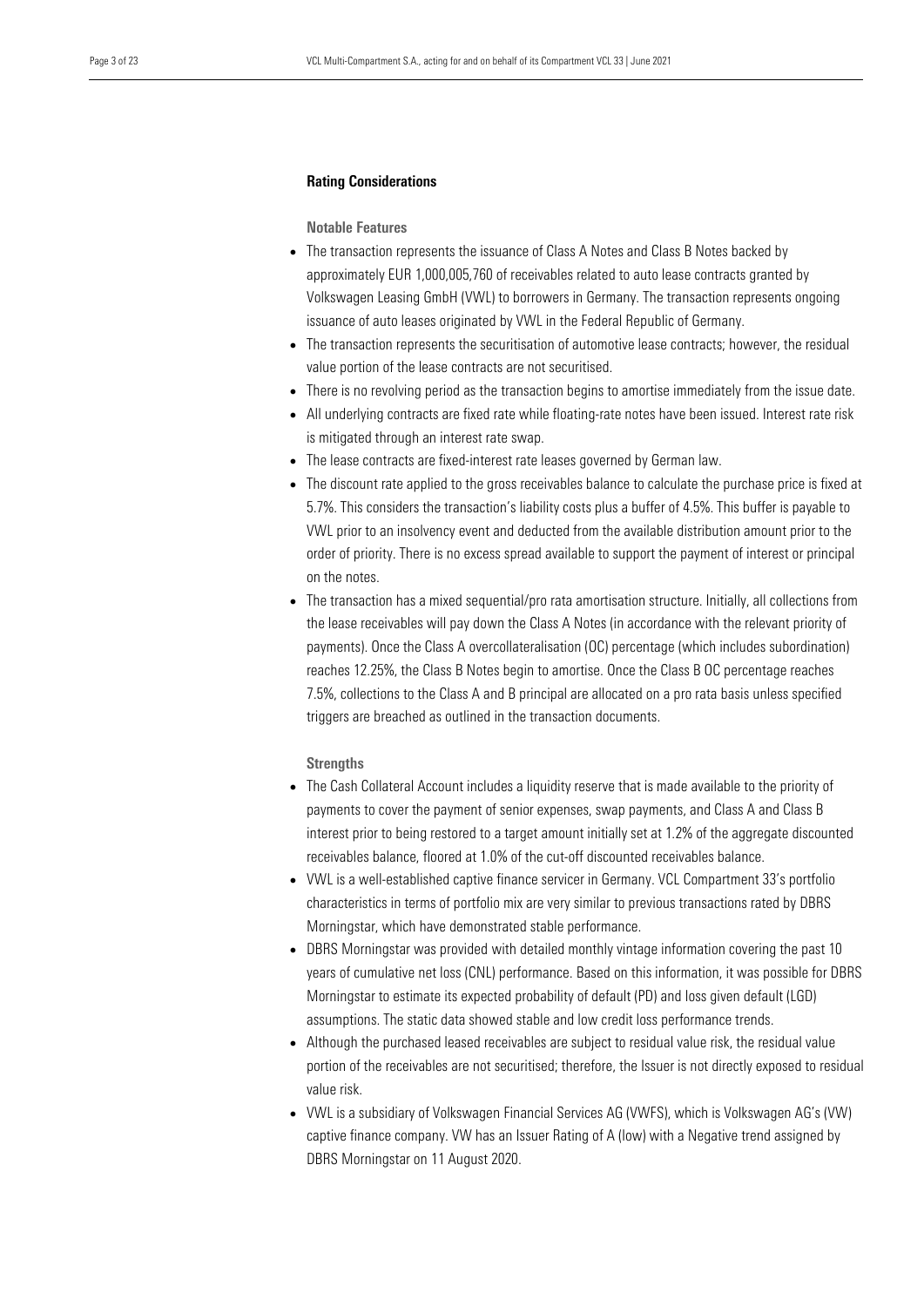Challenges and Mitigating Factors

• Despite the lease receivables being transferred at a discount rate of at least 5.7016%, any excess is returned to VWL through the Buffer Release Amount as described in the transaction waterfall (subject to VWL not being insolvent).

*Mitigant*: The Buffer Release Rate mechanism has been considered by DBRS Morningstar when modelling the transaction.

• The servicer collects payments on its own accounts and, thus, collections may be commingled within the servicer's estate in case of insolvency.

*Mitigant*: Following specified rating trigger downgrades related to VW, VWL is obliged to post monthly collateral for the respective monthly period.

- Because of the mixed sequential/pro rata structure of the transaction, there may be circumstances when the Class B Notes are amortising while the Class A Notes are still outstanding. *Mitigant*: DBRS Morningstar has modelled a back-loaded scenario to factor in this effect within its cash-flow analysis.
- The credit performance of the portfolio may be negatively affected by the Coronavirus Disease (COVID-19) pandemic. Approximately 83% of receivables relate to leases granted to small businesses. Some customers may operate in certain sectors that may be more susceptible to the impacts of the coronavirus pandemic.

*Mitigant*: DBRS Morningstar has applied adjustments to its recovery assumptions to consider possible exposure to specific industry segments by benchmarking similar leases portfolios in Germany. Furthermore, DBRS Morningstar understands that none of the receivables, as at the closing date, are subject to an ongoing payment holiday.

#### Transaction Summary

| Currency                      | Issuer's assets and liabilities are denominated in euros (EUR).                                                                                                                                                                                                     |                                                                                             |  |  |
|-------------------------------|---------------------------------------------------------------------------------------------------------------------------------------------------------------------------------------------------------------------------------------------------------------------|---------------------------------------------------------------------------------------------|--|--|
| <b>Relevant Jurisdictions</b> | Lease contracts and associated receivables are governed by the laws of Germany.<br>Furthermore, each transaction document is also governed by the laws of Germany. The<br>Issuer is incorporated under the laws of the Grand Duchy of Luxembourg.                   |                                                                                             |  |  |
| Interest Rate Hedging         |                                                                                                                                                                                                                                                                     | Interest rate swaps are in place at closing.                                                |  |  |
| Basis Risk Hedging            | N/A                                                                                                                                                                                                                                                                 |                                                                                             |  |  |
| General Reserve               | The liquidity reserve component of the Cash Collateral Account (known as the General Cash<br>Collateral Amount) provides liquidity support to the Class A and Class B Notes. The reserve<br>can be used to cover interest deficiencies in the priority of payments. |                                                                                             |  |  |
|                               | <b>Initial Amount</b>                                                                                                                                                                                                                                               | EUR 12,000,000<br>Corresponding to 1.2% of the aggregate discounted receivables<br>balance. |  |  |
|                               | <b>Target Amount</b>                                                                                                                                                                                                                                                | 1.2% of the aggregate discounted receivables balance.                                       |  |  |
|                               | <b>Floor</b>                                                                                                                                                                                                                                                        | 1.0% of the aggregated cut-off discounted receivables balance.                              |  |  |
|                               | <b>Amortisation</b>                                                                                                                                                                                                                                                 | Yes                                                                                         |  |  |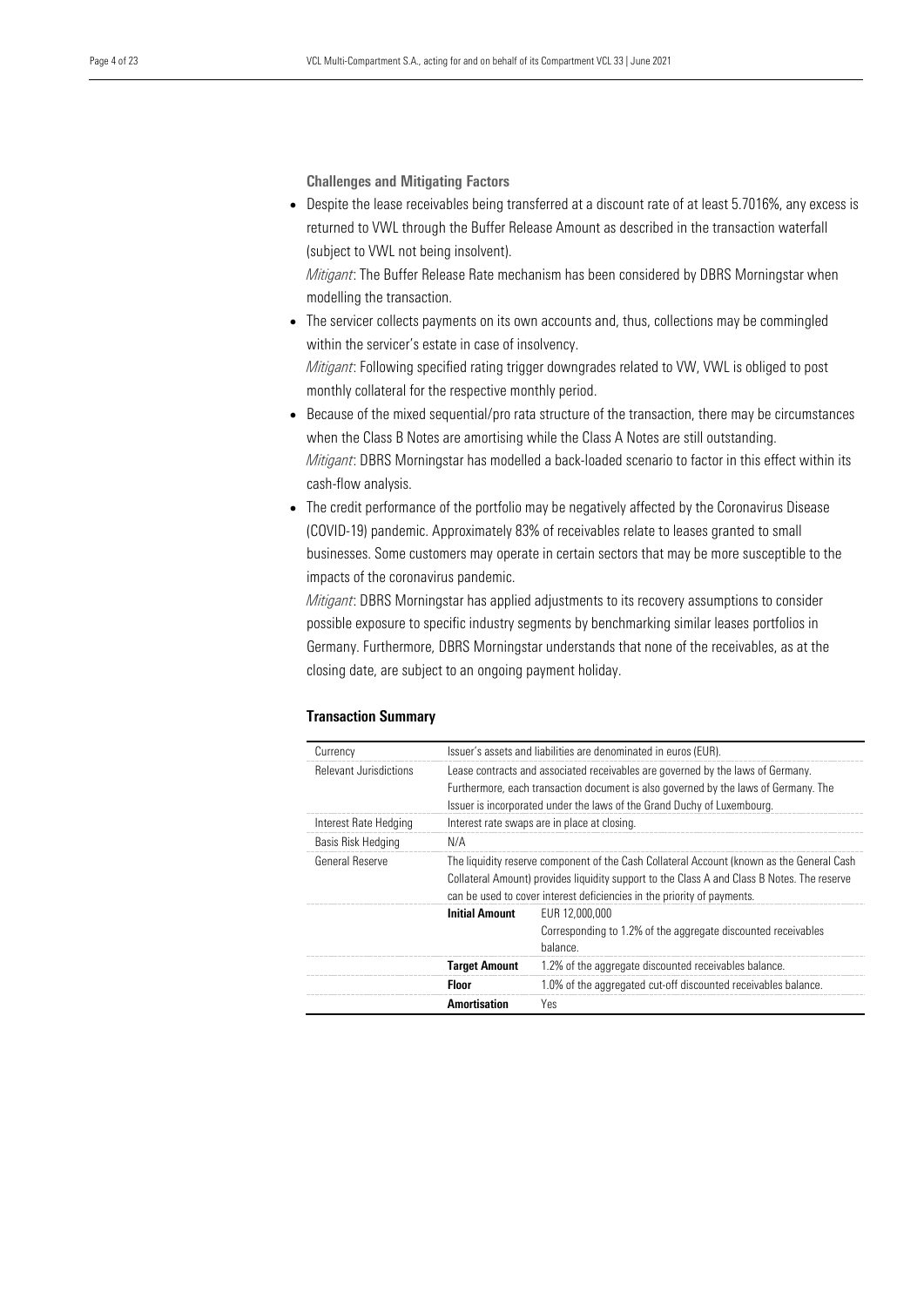

The transaction structure is summarised below:

Source: VWL and DBRS Morningstar.

1. Receivables currently held by VCL Master S.A., acting for and on behalf of its Compartment 1 pursuant to the receivables purchase agreement.

#### Counterparty Assessment

## Account Bank

The Bank of New York Mellon (BNYM, Frankfurt Branch) has been appointed as the Issuer's account bank for the transaction. DBRS Morningstar privately rates BNYM and has concluded that BNYM meets DBRS Morningstar's minimum criteria to act in its capacity and the transaction contains downgrade provisions relating to the account bank consistent with DBRS Morningstar's criteria.

## Hedging Counterparties

Skandinaviska Enskilda Banken AB (SEB) has been appointed the swap counterparty for the transaction. DBRS Morningstar assigned a Long-Term Issuer Rating of A (high) with a Stable trend to SEB on 19 March 2021. The swap counterparty meets DBRS Morningstar's minimum criteria to act in such capacity. The transaction contains downgrade provisions relating to the swap counterparty that are consistent with DBRS Morningstar's criteria.

## Set-Off Risk

VWL is not an authorised deposit taker, so set-off risk is not applicable in this form. The only set-off risk that arises in the transaction comes from potential set-off rights that the lessee may possess against the corresponding lease receivable. This is subject to:

- The claim being in existence at the time of the assignment of the receivable to the Issuer; or
- The claim being in existence after the assignment of the receivable, but without the lessee knowing about the claim.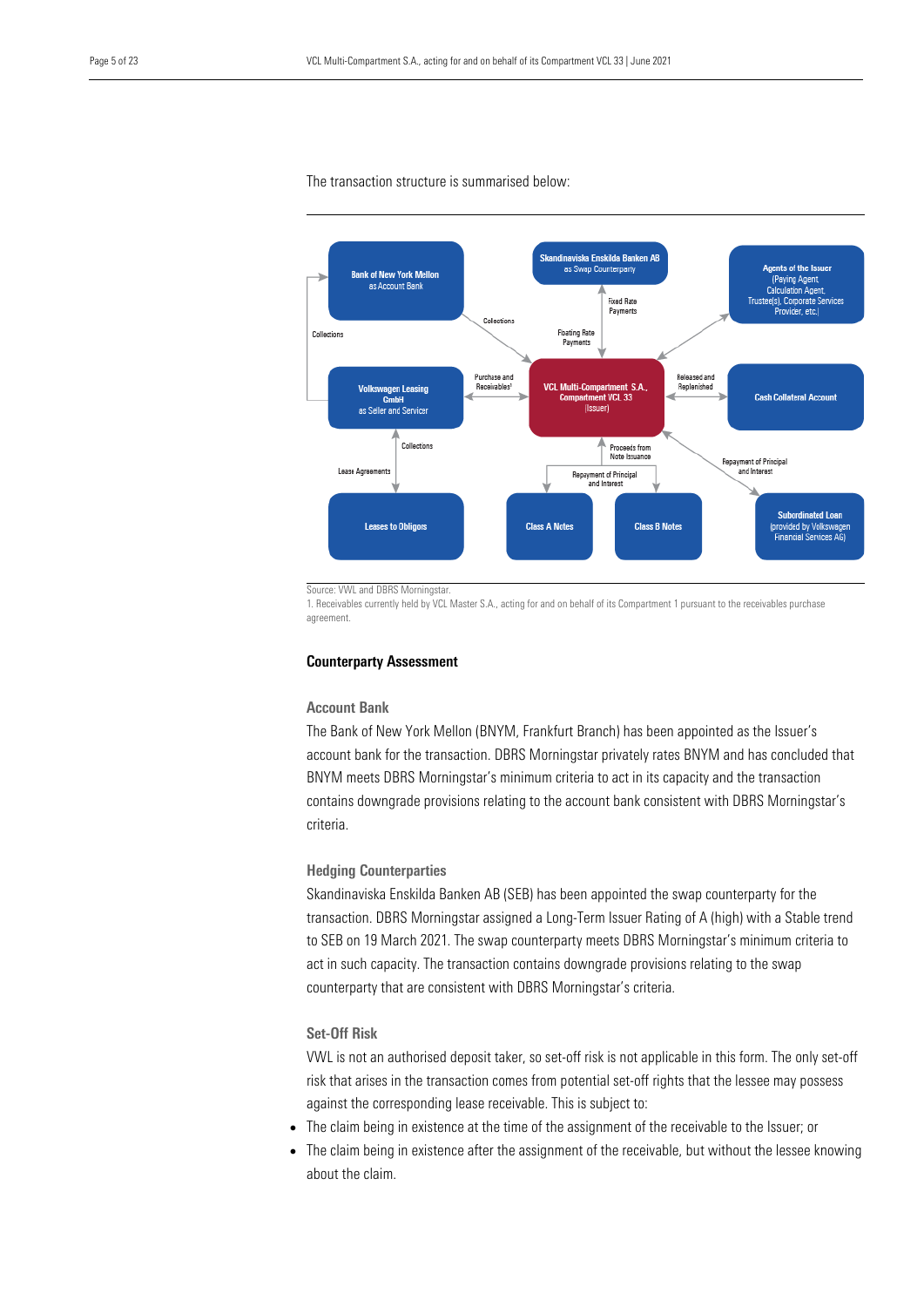In this instance, VWL are obliged to buy back any receivables with set-off rights. Furthermore, the eligibility criteria outlined in the transaction documents outline the exclusion of any receivable which possesses set-off claims.

#### Commingling Risk

The servicer is permitted to transfer collections on a monthly basis, subject to the occurrence of a rating-dependent downgrade event. If DBRS Morningstar´s rating of VW falls below BBB (high), the servicer can continue to transfer collections on a monthly basis only if it posts monthly collateral into the distribution account, otherwise the servicer is required to transfer collections to the Issuer within one business day of receipt.

DBRS Morningstar has analysed this structure in line with its *Legal Criteria for European Structured Finance Transactions* methodology and concluded that the current ratings are commensurate with the resulting commingling risk exposure, taking into account that VWL as the servicer is allowed to commingle up to two months of collections and considering the credit strength of Volkswagen AG and its subsidiaries.

#### Servicing of the Portfolio and Collections

VWL has been appointed to service the purchased lease receivables in accordance with the servicing agreement agreed between itself and the Issuer. DBRS Morningstar privately rates VWL, and has concluded that VWL meets DBRS Morningstar's minimum criteria to act as a primary servicer at the rating assigned to the rated notes.

The servicer has been appointed by the Issuer to collect payments from lessees and other proceeds related to the receivables (collections). Available collections include all payments received from customers by the servicer in respect of the purchased receivables, including (1) interest collections, (2) principal collections, (3) insurance proceeds, (4) vehicle sale proceeds and (5) recoveries. The servicer receives an annualised servicing fee equal to 1.0% per annum multiplied by the aggregate discounted principal balance as at the first day of the preceding monthly period.

Additional sources of funds available to the Issuer are represented by: (1) the liquidity component of the Cash Collateral Account, (2) net swap receipts due from the swap counterparty, (3) repurchased amounts and (4) other amounts, including any interest earned on the Issuer's account.

The servicer is mandated by the Issuer to collect principal, interest, enforcement proceeds, and insurance proceeds on the purchased lease receivables, and receives payments by borrowers into its collection accounts held and maintained with independent third-party banks in its own name. The transaction documentation requires VWL to deposit collections to the Issuer's accounts (held and maintained with the account bank) on the payment date, given that the monthly remittance condition is in place. If the monthly remittance condition is not in place, VWL will be required to do a daily sweep of collections, or post collateral into the distribution account.

The available collections must be disbursed by the Issuer, as per the terms of the transaction documents, on specified dates (the payment dates). Available collections processed on a given payment date are payments related to a specific monthly period ended prior to the payment date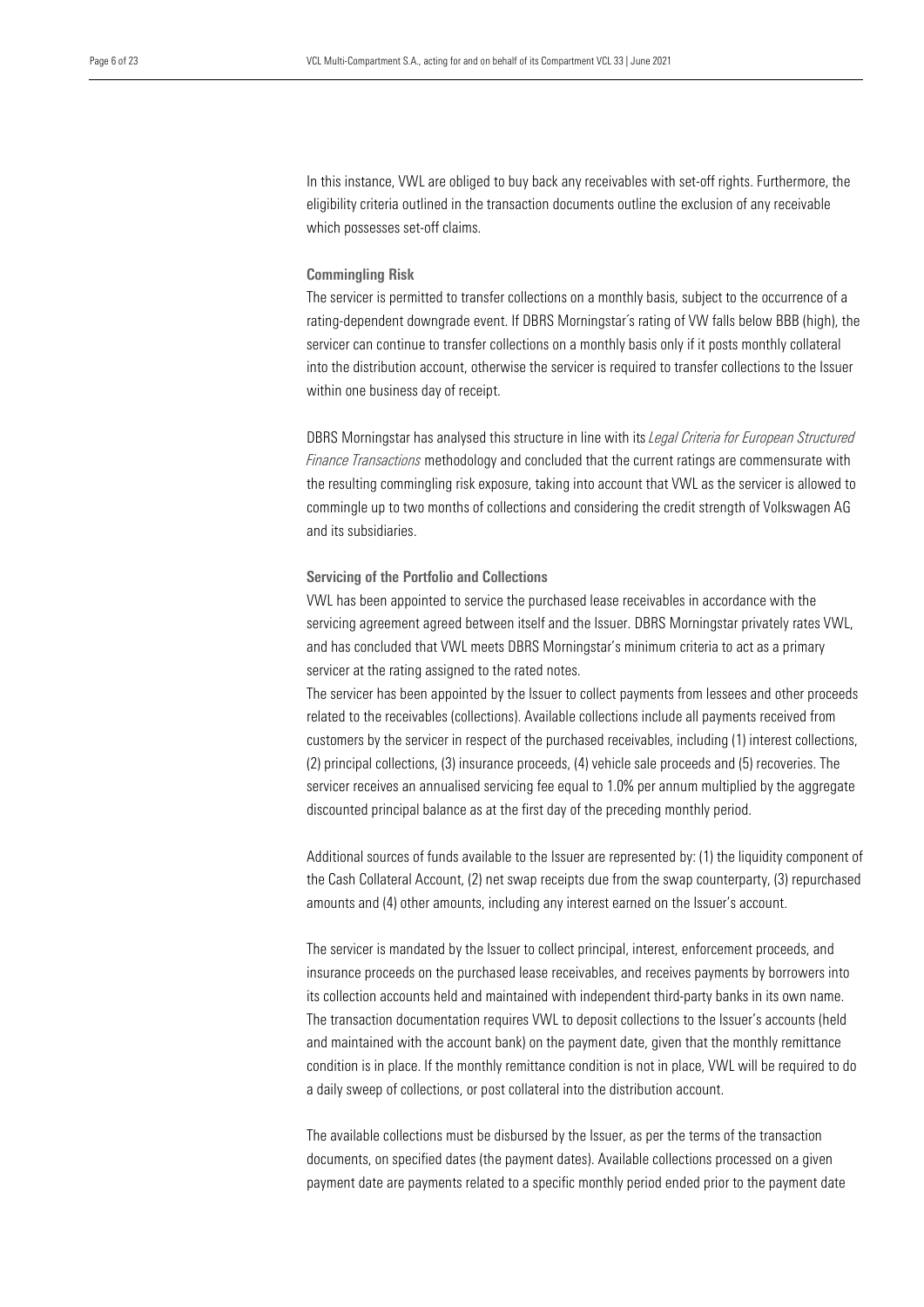(the collection period) and amounts collected, but referred to the following collection period should only be processed on the relevant payment date.

## Transaction Structure

## Funding of the Reserves

The Cash Collateral Account consists of two components. The General Cash Collateral Amount provides liquidity support to cover senior expenses, swap payments, and interest on the Rated Notes. Separately, the VWL Risk Reserve is available to the Issuer upon the occurrence of a German trade tax event and also to cover any rights and claims the issuer may have against VWL in relation to the transaction documents.

The Cash Collateral Account is funded by VWL on the issue date. Cash is made available through a mechanism of deferral or discount of the payment of the portfolio purchase price.

#### Available Distribution Amount

Amounts available for the priority of payments include:

- Collections;
- The Issuer's portion of proceeds from the realisation of leased vehicles;
- Payments from the Cash Collateral Account;
- Net swap receipts;
- Investment earnings on the distribution account.
- Repurchase price received from VWL, if any.

The Buffer Release Amount (payable to VWL prior to an insolvency event) is then deducted from the available distribution amount.

#### Priority of Payments

The transaction benefits from a single waterfall applicable on each payment date. Prior to an event of default of the Issuer (Foreclosure Event), distributions from the Available Distribution Amount are made in accordance with the priority of payments (Order of Priority) outlined in the transaction documents, and summarised below:

- 1. Taxes and expenses;
- 2. Net swap payments to the hedging counterparties (except termination payments to a defaulting swap counterparty);
- 3. Interest on the Class A Notes;
- 4. Interest on the Class B Notes;
- 5. Replenishment of the Cash Collateral Account to its target of 1.2% of the outstanding notes, floored at 1.0% of the original outstanding balance of the portfolio;
- 6. On the occurrence of the German trade tax increase event, related payment into the Cash Collateral Account;
- 7. Principal on the outstanding balance of the Class A Notes, up to the Class A Targeted Note Balance;
- 8. Principal on the outstanding balance of the Class B Notes, up to the Class B Targeted Note Balance;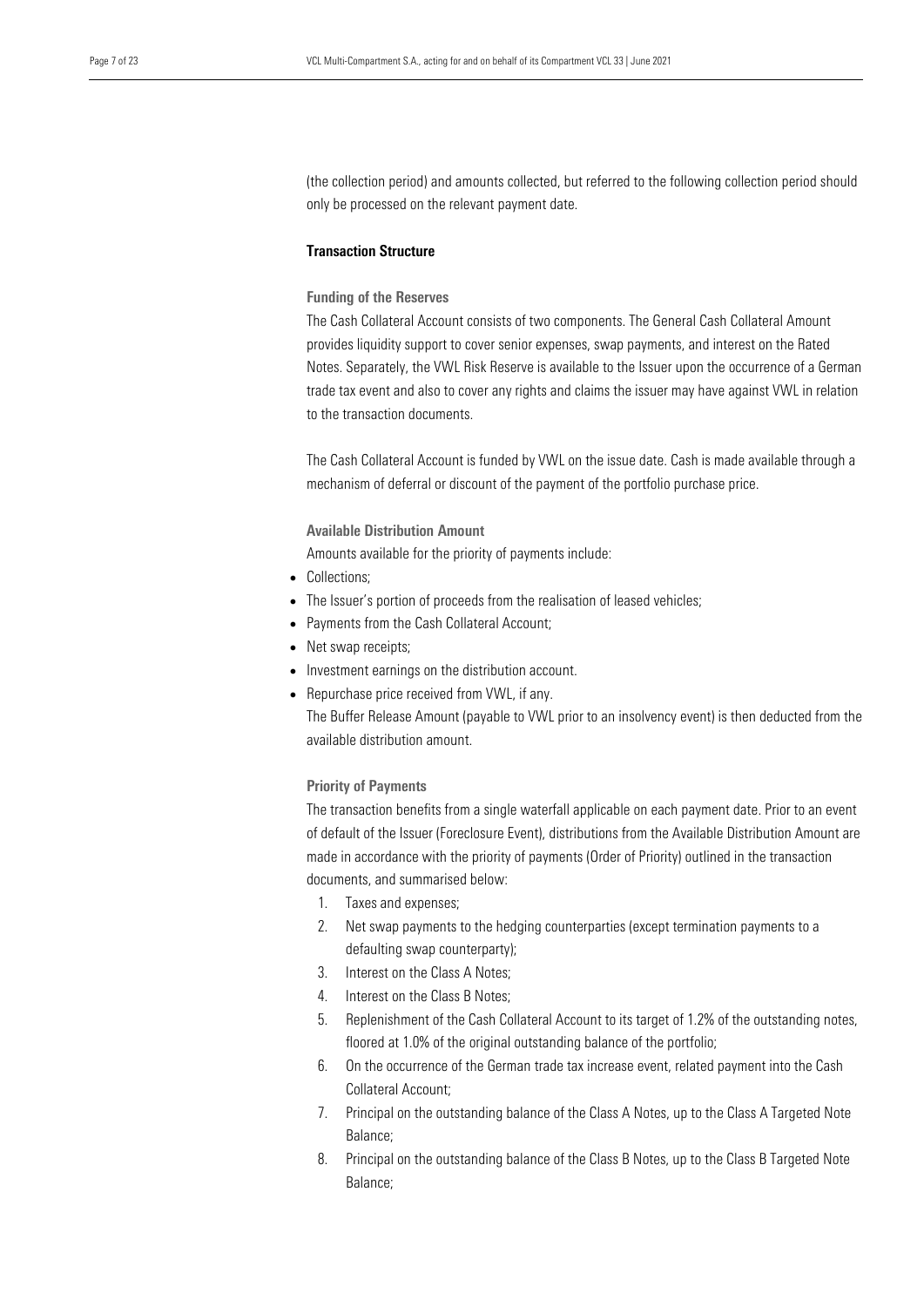- 9. Payments to the swap counterparty under the swap agreement (to the extent not paid under item 2 above);
- 10. Accrued and unpaid interest on the subordinated loan;
- 11. Principal payments on the subordinated loan (until reduced to zero); and
- 12. Remaining excess to VWL.

Principal Redemption Amounts and Excess Spread

The Class A Principal Payment Amount is calculated as the amount required to reduce the Class A Notes outstanding to the relevant Target OC level, provided that a Level 2 Credit Enhancement Increase Condition has not occurred. Otherwise, this is equal to the outstanding amount of the Class A Notes.

The Class B Principal Payment Amount is calculated as the amount required to reduce the Class B Notes outstanding to the relevant Target OC level, provided that a Level 2 Credit Enhancement Increase Condition has not occurred. Otherwise, this is equal to the outstanding amount of the Class B Notes.

The repayment of the notes is determined by each class' respective Target OC value, which are:

| Target OC | <b>Prior to a Level 1 Credit</b><br><b>Enhancement Increase Event</b> | <b>Following a Level 1 Credit</b><br><b>Enhancement Increase Event</b> | <b>Following a Level 2 Credit</b><br><b>Enhancement Increase Event</b> |
|-----------|-----------------------------------------------------------------------|------------------------------------------------------------------------|------------------------------------------------------------------------|
| Class A   | 12 25%                                                                | 14 በበ%                                                                 | 100%                                                                   |
| Class B   | ' 50%                                                                 | 8 25%                                                                  | 100%                                                                   |

A Level 1 Credit Enhancement Increase Condition is in effect if the Cumulative Net Loss Ratio:

- Exceeds 0.5% on any payment date up to and including September 2022; or
- Exceeds 1.15% on any payment date after (and excluding) September 2022 up to (and including) June 2023.

A Level 2 Credit Enhancement Increase Condition is in effect if the Cumulative Net Loss Ratio exceeds 1.6% for any payment date.

As the Buffer Release Amount (payable to VWL prior to an insolvency event) is deducted from the available distribution amount prior to the order of priority, there is no excess spread available to support the payment of interest or principal of the notes.

Event of Default

The Issuer will switch to a post-enforcement priority of payments in the case that:

- With respect to the Issuer, an insolvency event occurs; or
- The Issuer defaults in the payment of any interest on the most senior class of notes when the same becomes due and payable, and such default continues for a period of five business days; or
- The Issuer defaults in the payment of principal of any note on the legal maturity date.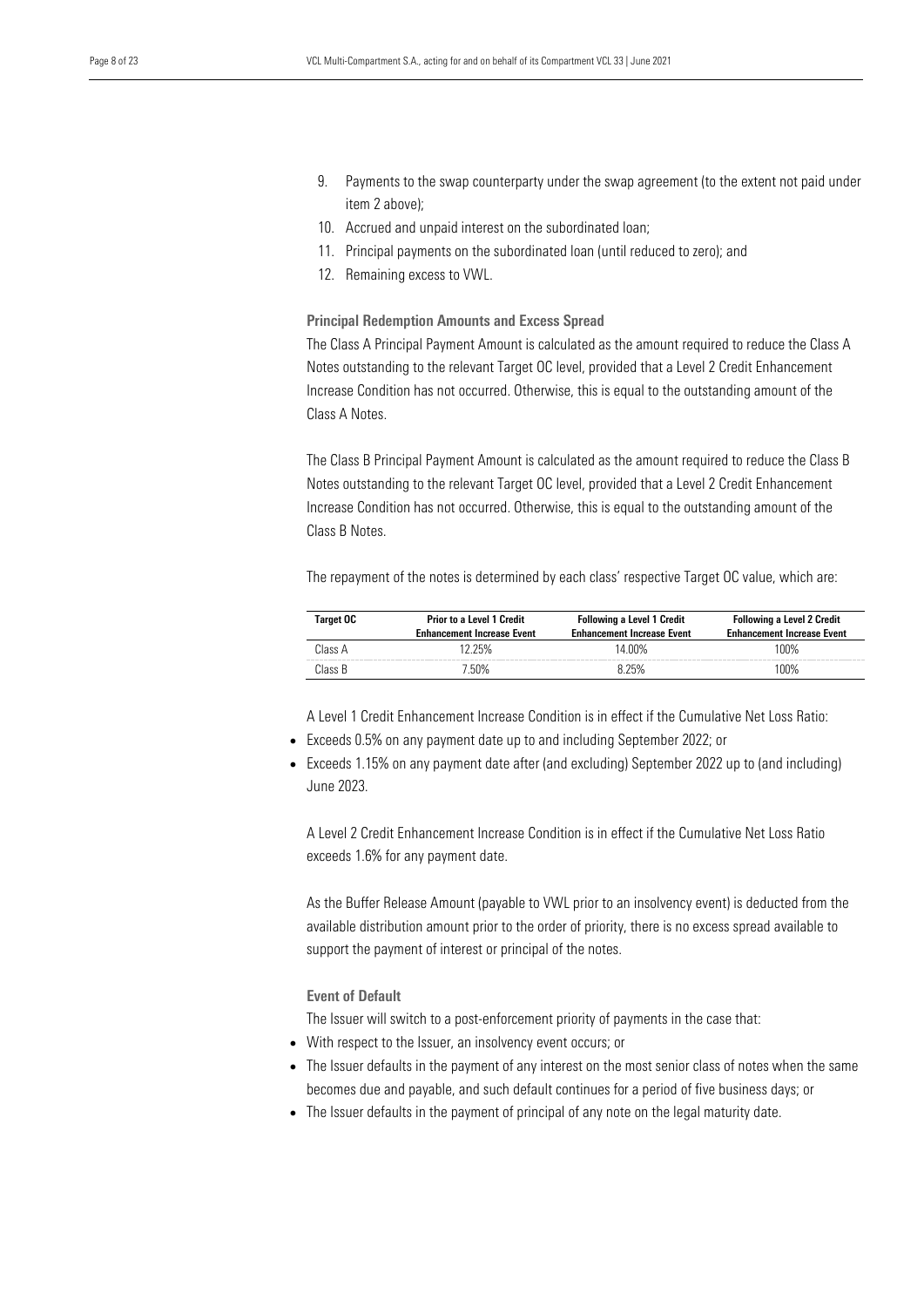The available distribution amount will then be allocated as per below order of priority:

- 1. Senior issuer's expenses;
- 2. Net swap payments, including any termination payment payable to the swap counterparty except when the swap counterparty is the defaulting party;
- 3. Interest on the Class A Notes;
- 4. Class A principal until repaid in full;
- 5. Interest on the Class B Notes;
- 6. Class B principal until repaid in full; and
- 7. Junior items.

As the accelerated priority of payments is applicable in case of Issuer's insolvency, it is not usually relevant in any rating scenario.

## Optional Redemption

The Seller has the option to repurchase all of the outstanding assigned receivables on any payment date when the aggregate discounted principal amount outstanding of all receivables is less than 10% of the initial aggregate discounted principal balance.

### Origination and Servicing

DBRS Morningstar conducted an operational review of VWL auto finance operations in Braunschweig, Germany via remote update in April 2021. VWL is a wholly owned subsidiary of VWFS, which itself is wholly owned by the Volkswagen Group (the Group or Volkswagen). DBRS considers VWL's German origination and servicing practices to be consistent with those observed among other auto finance companies.

VWL was founded in 1966 and is headquartered in Braunschweig, Germany. VWL is part of VWFS, which is responsible for coordinating the worldwide financial services activities of the Group. VWFS provides banking, leasing, insurance, and other services to its retail, wholesale and fleet customers.

As an operating subsidiary of VWFS, VWL looks to provide their customers with everything they need to achieve financial and mobile flexibility. The product offerings range from the financing of new and pre - owned cars of Group and non - Group brands, to wholesale financing and direct banking. Within this business model, VWL also supports the sale of the products of the Group and its brands. In addition, dealers receive valuable support from VWL in the form of diverse training measures and extensive marketing support.

VWFS is a 100% owned subsidiary of Volkswagen AG and is responsible for coordinating the worldwide financial services activities of the Group.

DBRS Morningstar assigned a private rating to VWL and publicly rated the parent entity, Volkswagen AG, at A (low) with a Negative trend on 11 August 2020.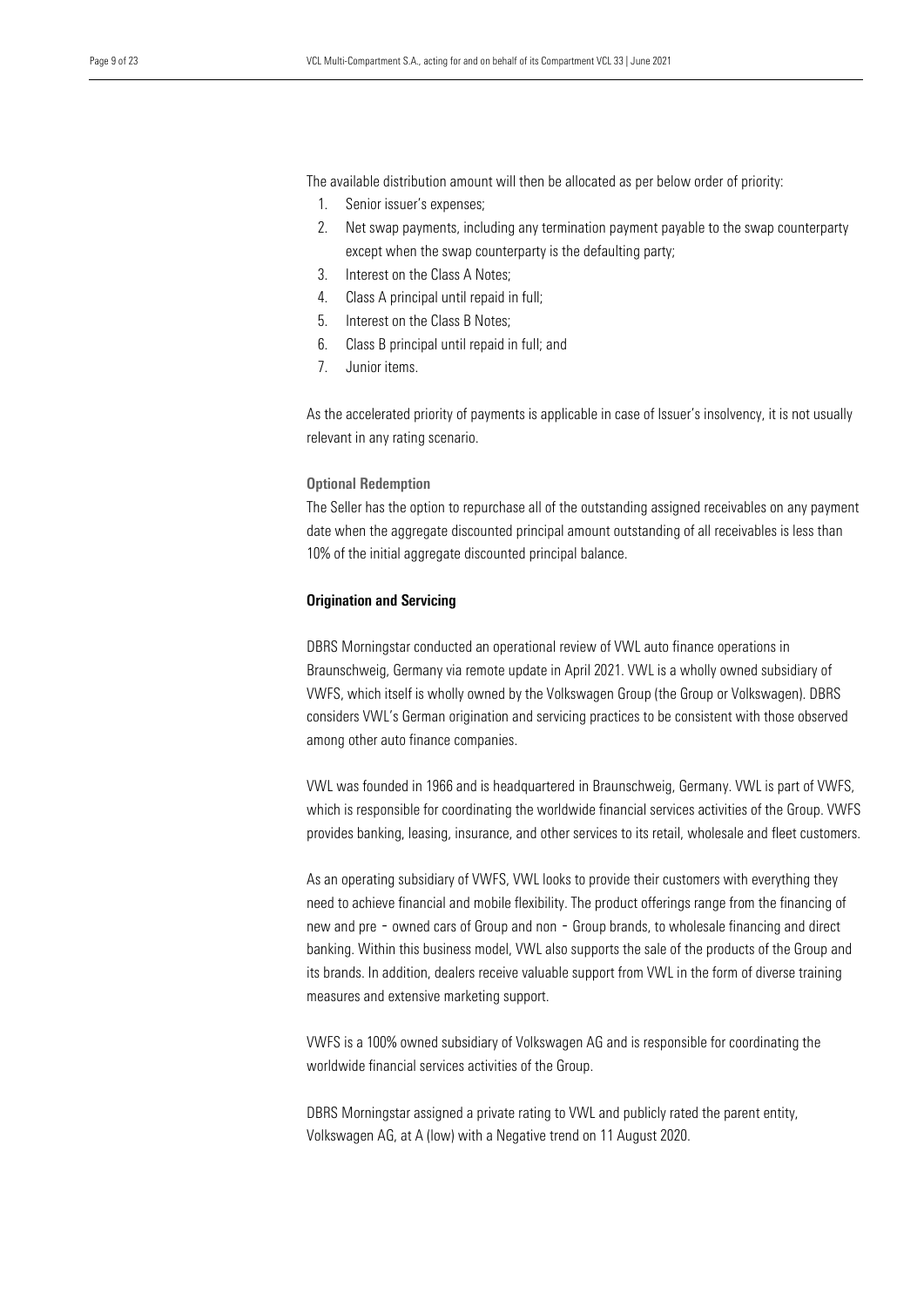#### Collateral Summary

The lease receivables assigned to the Issuer by the Seller consist of fixed-term, level-payment lease contracts granted by VWL to private and corporate borrowers residing in Germany for the purpose of leasing new, ex-demonstration, or used cars or light commercial vehicles (together, the motor vehicles). The receivables are claims against lessees in respect of principal, interest, and administration fees (including statutory claims being commercially equivalent to principal and interest); however, the final optional instalment is excluded. The lease contracts are fixed-interest rate leases governed by German law and secured by security title (Sicherungseigentum) over the financed vehicles, which is transferred to the Issuer on the issue date. The majority of the lease contracts are originated by Volkswagen, Audi, SEAT, Skoda, and Volkswagen Nutzfahrzeuge dealers. Approximately 99% of the vehicles represent these brands.

VWL offers two types of lease contracts to both retail and corporate clients: open-end lease contracts, where there is no guaranteed, fixed residual value by the dealers and the lessee bears the risk of loss (or profit) when the car is re-marketed at the end of the contract; and closed-end lease contracts where the residual value is predetermined and fixed by the dealer, subject to vehicle mileage outlined in the contractual conditions. If the vehicle mileage is above or under the contracted mileage, the residual value will be adjusted accordingly and the lessee will either be charged or refunded.

The collateral portfolio is static and no further additions or changes to the portfolio are allowed after the issuance of the notes; however, VWL may, in specific cases, repurchase individual receivables because of a breach of representations and warranties or the creation of a lien on a receivable, among others.

On or about the issue date, VWL assigned a pool of receivables to the Issuer, who will pay the purchase price of the portfolio with the proceeds of subscription of the notes and the funds provided by the subordinated lender.

## Eligibility Criteria

Receivables assigned on the closing date meet certain criteria specified in the transaction documents. Some of the relevant criteria required for assignment are summarised below:

- 1. The leased receivables are denominated and payable in euros;
- 2. The leased vehicles are existing and the lessee resides in Germany;
- 3. The lease receivables are free from rights of third parties and the lessees have no set-off claim;
- 4. No lease receivables are overdue and there is no pending termination of the lease contract;
- 5. At least two instalments have been paid for each lease contract;
- 6. The lease contract pays substantially equal monthly payments to be made within 12 months to 60 months of the date of origination;
- 7. The total amount of leased receivables assigned resulting from the contracts with one and the same lessee will not exceed 0.5% of the aggregate discounted receivables balance;
- 8. More than 95% of the leased vehicles are Volkswagen, Audi, SEAT, Skoda, or Volkswagen Nutzfahrzeuge vehicles;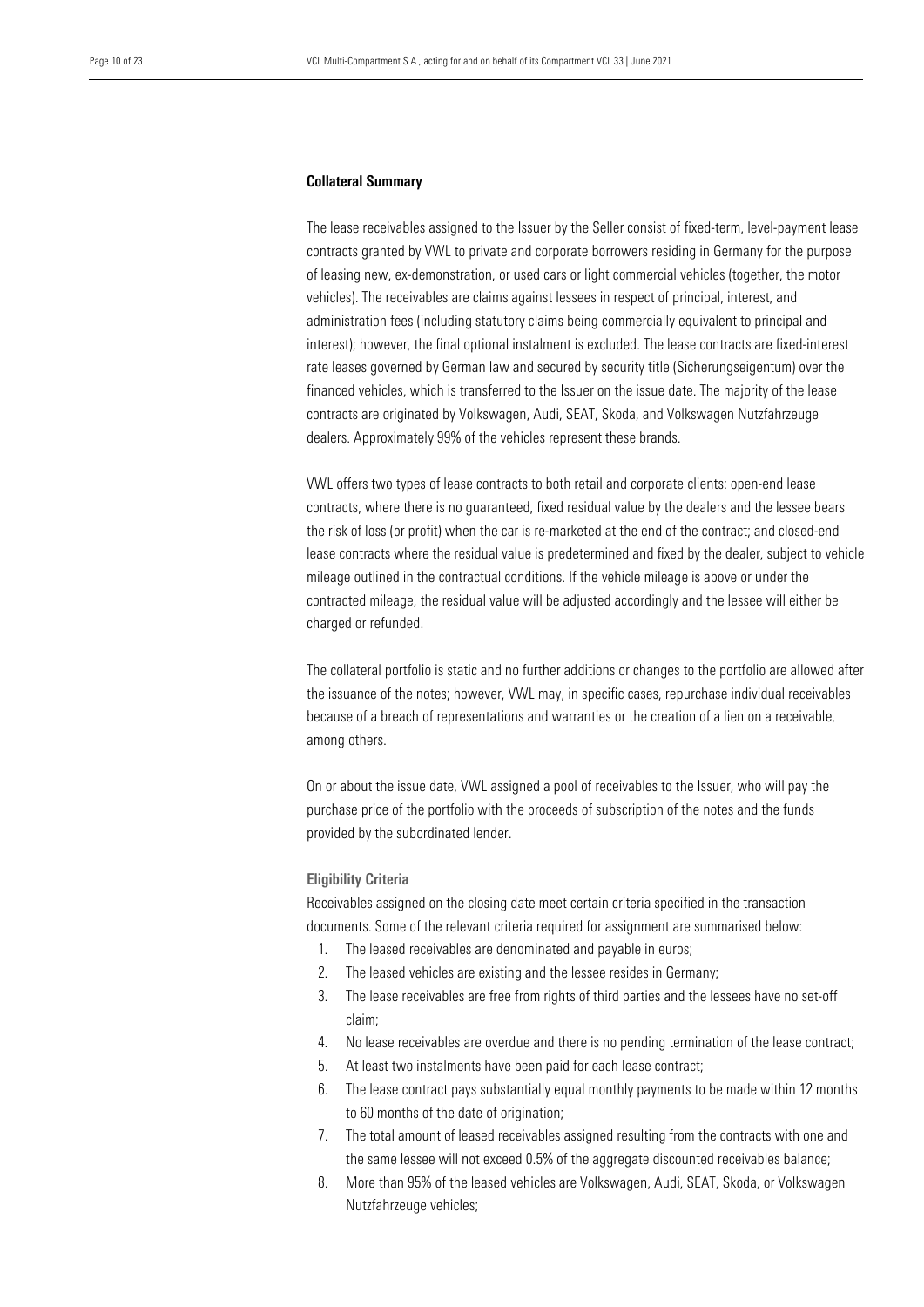- 9. Receivables are not related to special offers specifically directed to employees of the Seller or its affiliates;
- 10. Receivables are not related to lessees that are unlikely to pay, or are past due more than 90 days, or are credit-impaired or against which insolvency proceedings have been initiated
- 11. The lease receivables have not been subject to forbearance amendments which had been agreed between VWL and the lessees to limit the impact of the Coronavirus (COVID-19) pandemic.

Lease contracts that are subject to the provisions of the German Civil Code on consumer financing comply in all material aspects with the requirements of such provisions and, in particular, contain orderly instructions with respect to the right of revocation of the leases. VWL warrants and guarantees that the purchased lease receivables are originated in the ordinary course of the business of VWL pursuant to lease granting standards which also apply to leases which will not be securitised.

## Pool Characteristics

DBRS Morningstar has analysed the collateral portfolio selected by VWL as at 31 May 2021. The main characteristics of the portfolio are summarised below:

| Outstanding Discounted Receivables Balance | EUR 1.000.005.760 |
|--------------------------------------------|-------------------|
| <b>Total Number of Contracts</b>           | 122 884           |
| Average Outstanding Discounted Balance     | EUR 8.138         |
| Average Outstanding Nominal Balance        | FUR 8.770         |
| Discount Rate                              | 5.7016%           |
| WA Original Term (Months)                  |                   |
| WA Remaining Term (Months)                 |                   |
| WA Seasoning (Months)                      |                   |

## VCL Multi-Compartment S.A., acting for and on behalf of its Compartment VCL 33

|                                     | (% of Outstanding Discounted Balance) |
|-------------------------------------|---------------------------------------|
| <b>Vehicle Brand</b>                |                                       |
|                                     | 33.8%                                 |
|                                     | 31 0%                                 |
| <b>VW Light Commercial Vehicles</b> | 12 2%                                 |
| Skoda                               | 14 7%                                 |
| <b>SEAT</b>                         | 7.9%                                  |
| Other Brands                        |                                       |

| <b>Customer Type</b> | (% of Outstanding Discounted Balance) |
|----------------------|---------------------------------------|
| Private              | 21.0%                                 |
| Commercial           | 79.0%                                 |

| <b>Customer Concentration</b>             | (% of Outstanding Discounted Balance) |
|-------------------------------------------|---------------------------------------|
| Ton 1                                     | በ ን%                                  |
| Top 3                                     | 0.4%                                  |
| Top 10                                    | በ 9%                                  |
| Top 20                                    | 14%                                   |
| <b>Geographic Mix (Top Three Regions)</b> | (% of Outstanding Discounted Balance) |
| North Rhine-Westphalia                    | 22.8%                                 |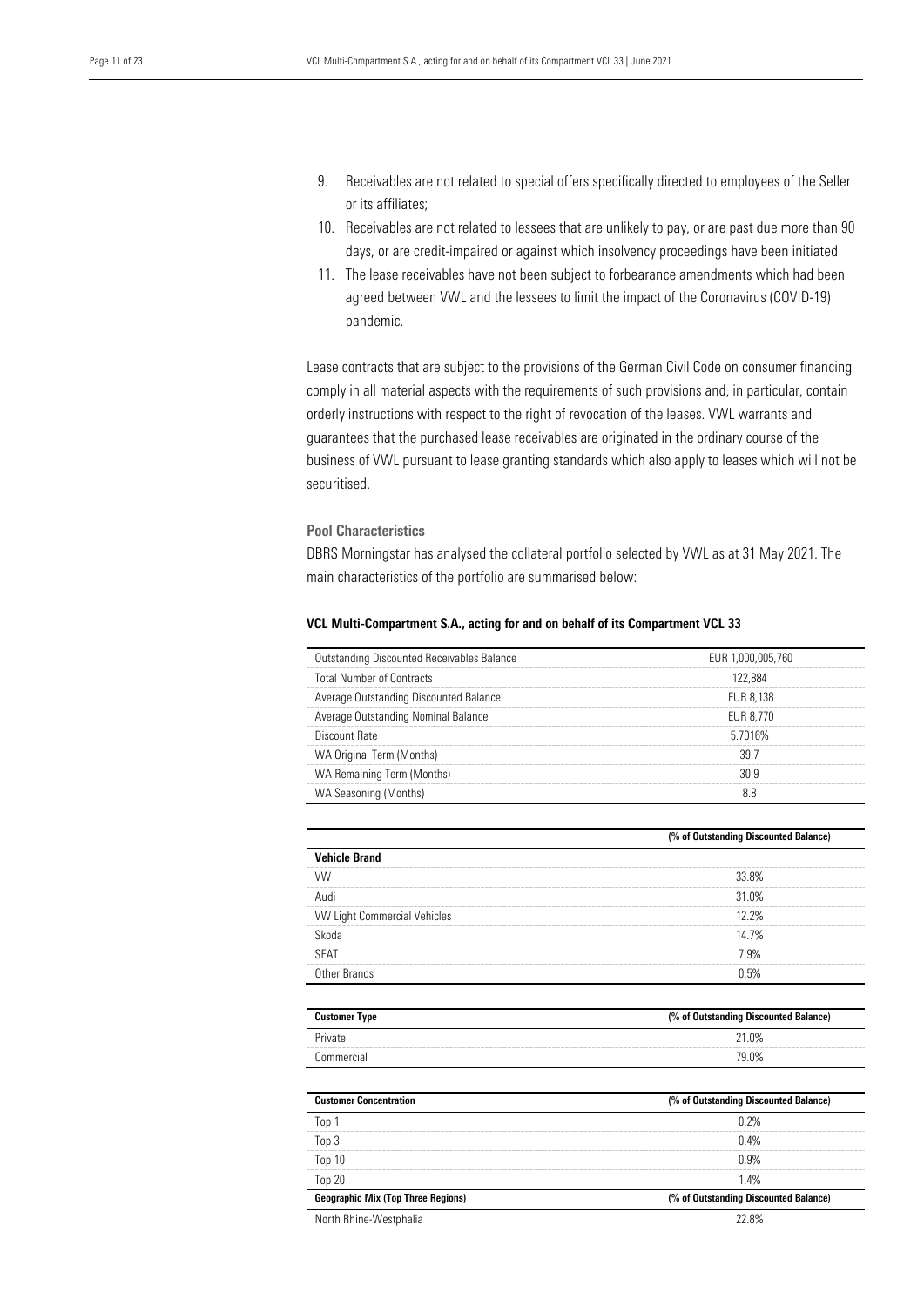| Bavaria            | 17.3% |
|--------------------|-------|
| Baden-Wuerttemberg | 14.9% |

| <b>Top Five Industries</b>                                  | (% of Outstanding Discounted Balance) |  |
|-------------------------------------------------------------|---------------------------------------|--|
| Public administration, education, health care, public serv. | 19 7%                                 |  |
| Manufacturing industry                                      | 16 2%                                 |  |
| Other services                                              | 14 7%                                 |  |
| Retail/Wholesale                                            | 14 8%                                 |  |
| <b>Innetruction</b>                                         | በ ባየረ                                 |  |







Source: VWL and DBRS Morningstar.





Source: VWL and DBRS Morningstar.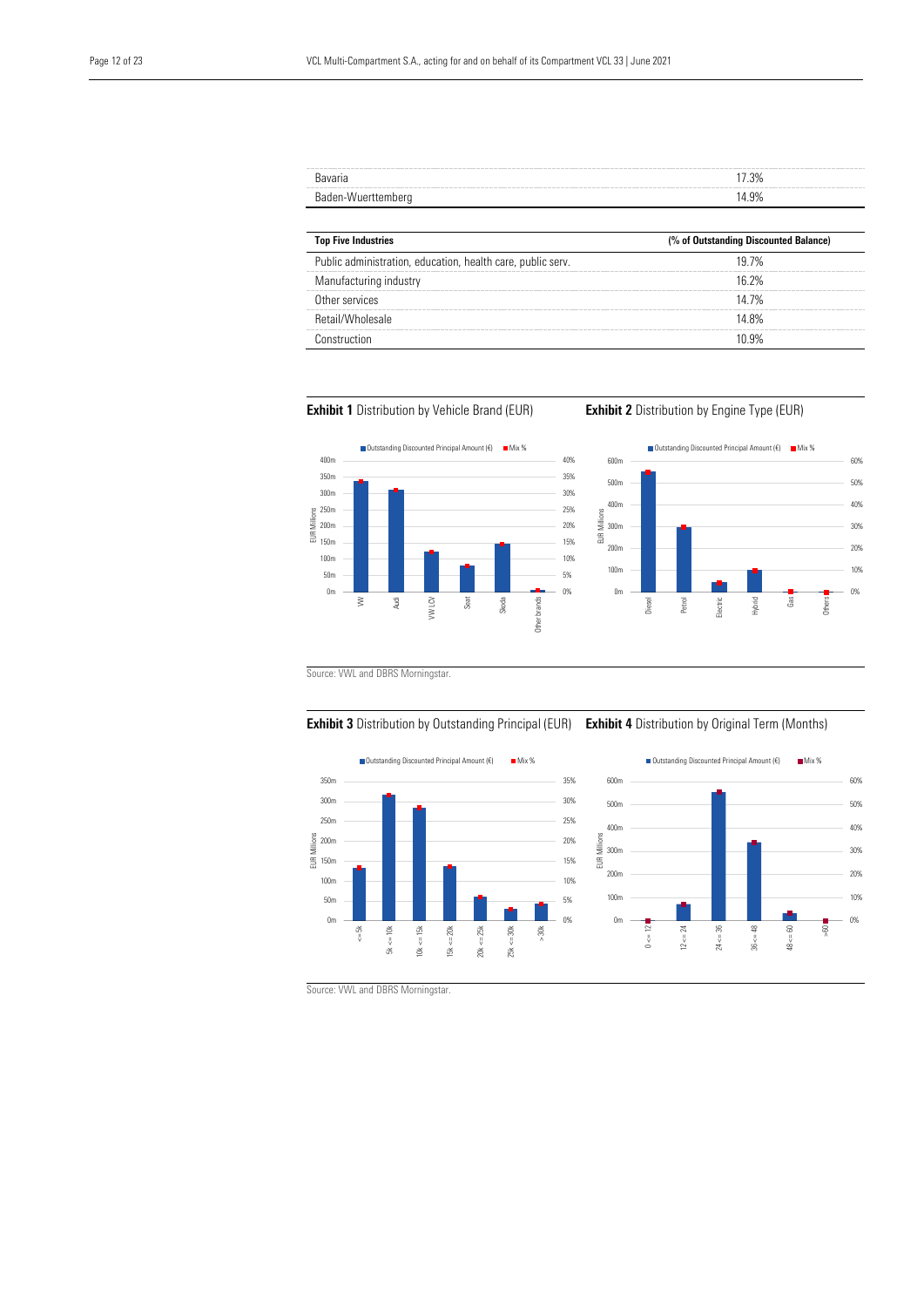

#### **Exhibit 5** Distribution by Seasoning (Months) **Exhibit 6** Distribution by Remaining Maturity (Months)

Source: VWL DBRS Morningstar.

In comparison with other auto lease portfolios assessed by DBRS Morningstar in Germany, the following are noted:

- The portfolio comprises almost entirely new vehicles, which is in line with what is typically observed in other German captive lease portfolios rated by DBRS Morningstar;
- Audi and VW vehicles make up over two-thirds of the portfolio with luxury cars, such as the Audi A6 and the VW Passat, contributing to nearly a quarter of the portfolio.
- The portfolio has limited seasoning; less than 25% of the portfolio has more than 12 months' account history. DBRS Morningstar considers the weighted-average seasoning of 8.8 months to be consistent with other German auto lease portfolios in transactions it rates.

#### Rating Analysis

The ratings are based on DBRS Morningstar's review of the following analytical considerations:

- Transaction capital structure, proposed ratings, and form and sufficiency of available credit enhancement.
- Relevant credit enhancement in the form of subordination, reserve funds, and overcollateralisation. Credit enhancement levels are sufficient to support DBRS Morningstar's projected cumulative net loss assumption under various stressed cash flow assumptions for the Rated Notes.
- The ability of the transaction to withstand stressed cash flow assumptions and repay investors according to the terms under which they have invested. For this transaction, the ratings address the payment of timely interest on a monthly basis and principal by the legal final maturity date.
- VWL's capabilities with regard to originations, underwriting, servicing, and its financial strength.
- DBRS Morningstar conducted an operational risk review of VWL's premises in Braunschweig and deems it to be an acceptable servicer.
- The transaction parties' financial strength with regard to their respective roles.
- The credit quality and industry diversification of the collateral and historical and projected performance of the Seller's portfolio.
- The sovereign rating of the Federal Republic of Germany, currently at AAA with a Stable trend.
- The consistency of the transaction's legal structure with DBRS Morningstar's *Legal Criteria for European Structured Finance Transactions* methodology and the presence of legal opinions that address the true sale of the assets to the Issuer.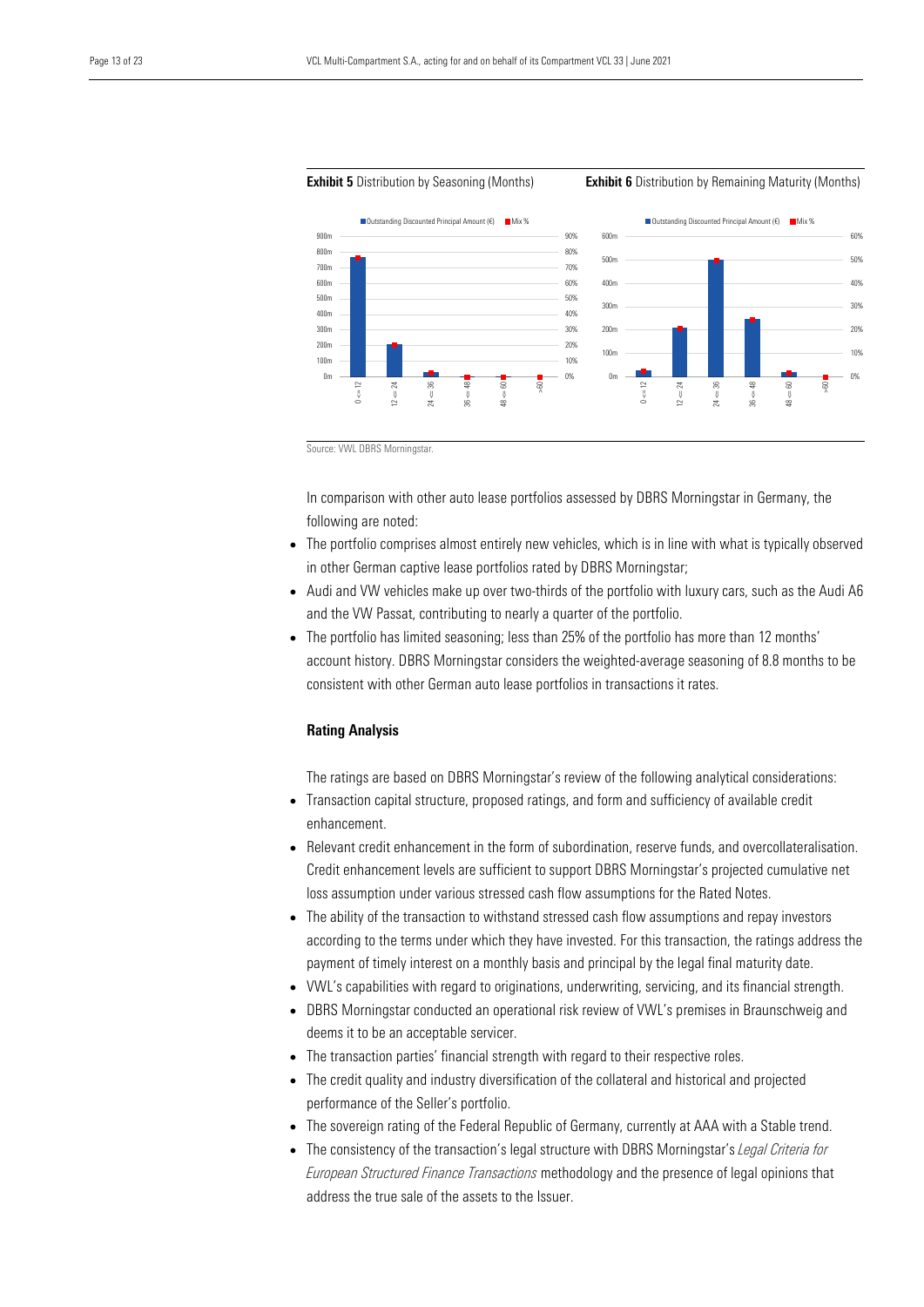Portfolio Performance Data

DBRS Morningstar received the following sets of data from VWL:

- Static CNL data going back to January 2011 and up to December 2020; data was provided on a total portfolio basis.
- Total portfolio level delinquency data from January 2011 to December 2020.
- Summarised stratification tables for the final pool as at 31 May 2021.
- A theoretical amortisation of the selected pool.

In addition, DBRS Morningstar sourced publicly available information regarding comparable VCL predecessor transactions and used this information to support the analysis and to allow for an extended data history.

Origination and Outstanding Balances

## **Exhibit 7** Origination Volume (EUR)



Source: VWL and DBRS Morningstar.

DBRS Morningstar has observed a broadly consistent origination volume over the past five years with a slight upward trend. In line with the broader growth of new vehicle registrations in Germany, VWL's originations increased between 2013 and 2019 and subsequently experienced a drop in 2020, driven by the lockdown measures and the wider impact on demand because of the coronavirus pandemic.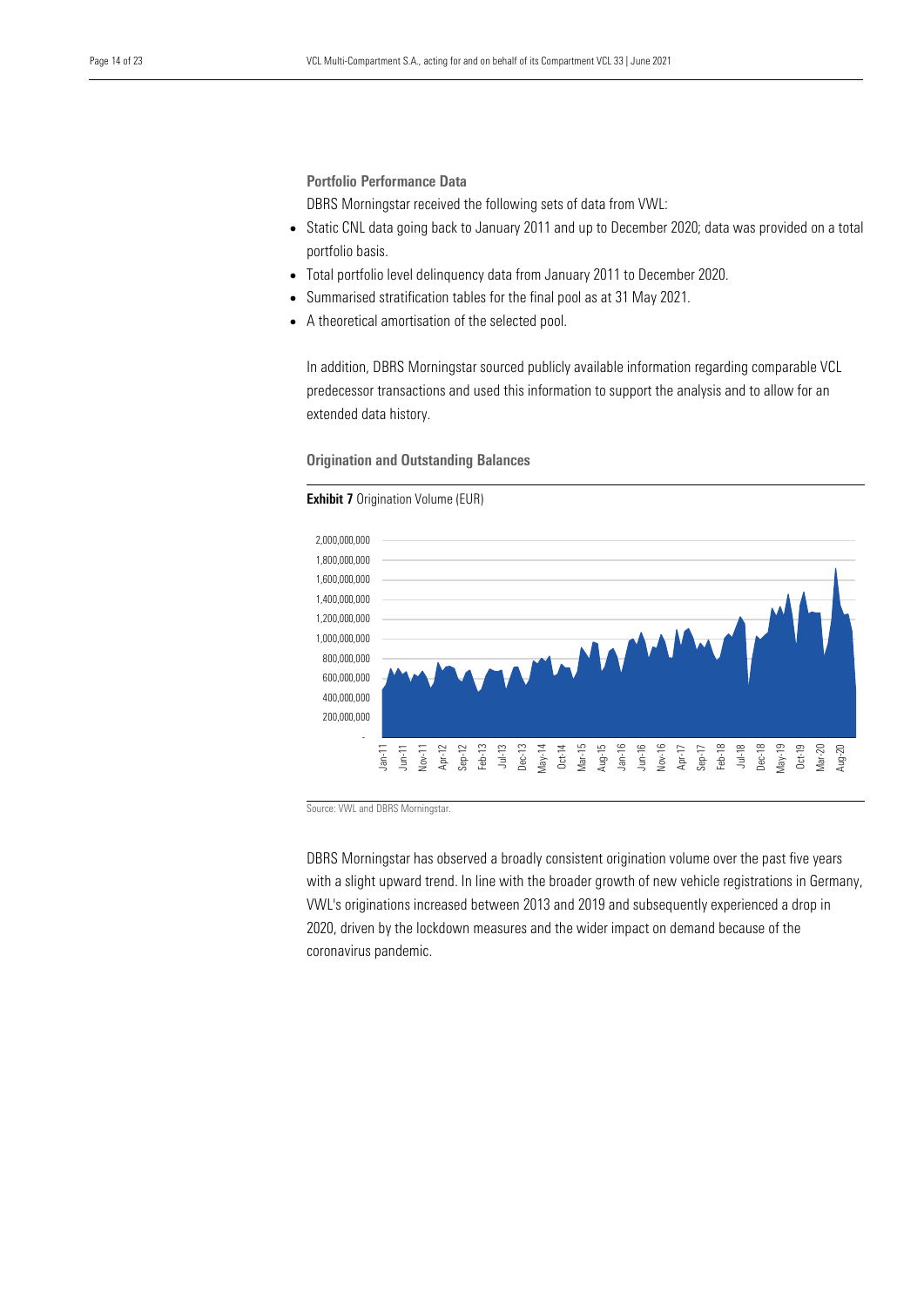#### Vintage Default and Recoveries

Net losses have remained consistent on a dynamic basis since an initial spike in 2011 and this can be further evidenced below by the stable static performance.



#### Source: VWL and DBRS Morningstar.

The default definition applied relates to the contract termination date (in accordance with the servicer's collections practices). DBRS Morningstar derived gross loss and recovery assumptions from the net loss data based on performance data from prior and existing VCL transactions alongside relevant benchmarks.

DBRS Morningstar notes the following from the vintage CNL data received:

- Performance has been very stable over the last six years with successive vintages following very similar default distributions.
- Newer vintages have slightly outperformed prior years and the performance observed for the most current vintages continues this trend.

#### **Delinquencies**

At a total portfolio level, the overall performance measured in instalments overdue has remained comparatively stable. DBRS Morningstar considers that this trend has been mainly driven by the benign economic environment in Germany where unemployment levels have steadily fallen between 2008 and 2019, and moderately increased because of the coronavirus during 2020 and 2021.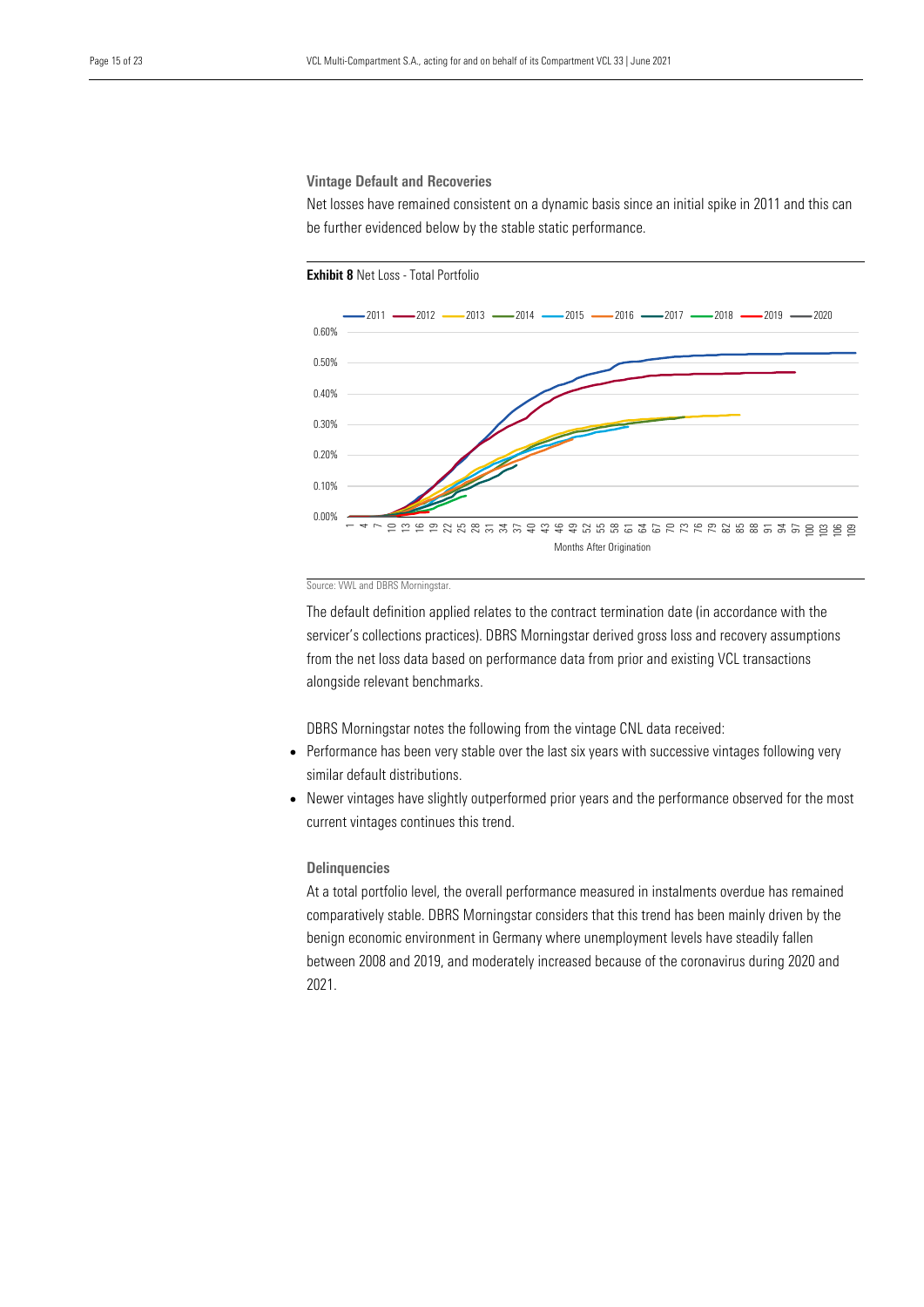

Source: VWL and DBRS Morningstar.

Summary of the Cash Flow Scenarios

DBRS Morningstar's cash flow assumptions focused on the amount and timing of defaults and recoveries, prepayment speeds, and interest rates. Several different prepayment scenarios were evaluated when assessing the sufficiency of credit enhancement that considered prepayment rates between 0% and 15%. A total of 18 cash flow scenarios were assessed to evaluate the performance of the Rated Notes that incorporated front-, mid-, and back-loaded default timings and interest rates stresses.

Portfolio Amortisation and Interest Rate

The exhibit below outlines the scheduled amortisation of the portfolio as at the cut-off date provided by VWL:





Source: VWL and DBRS Morningstar.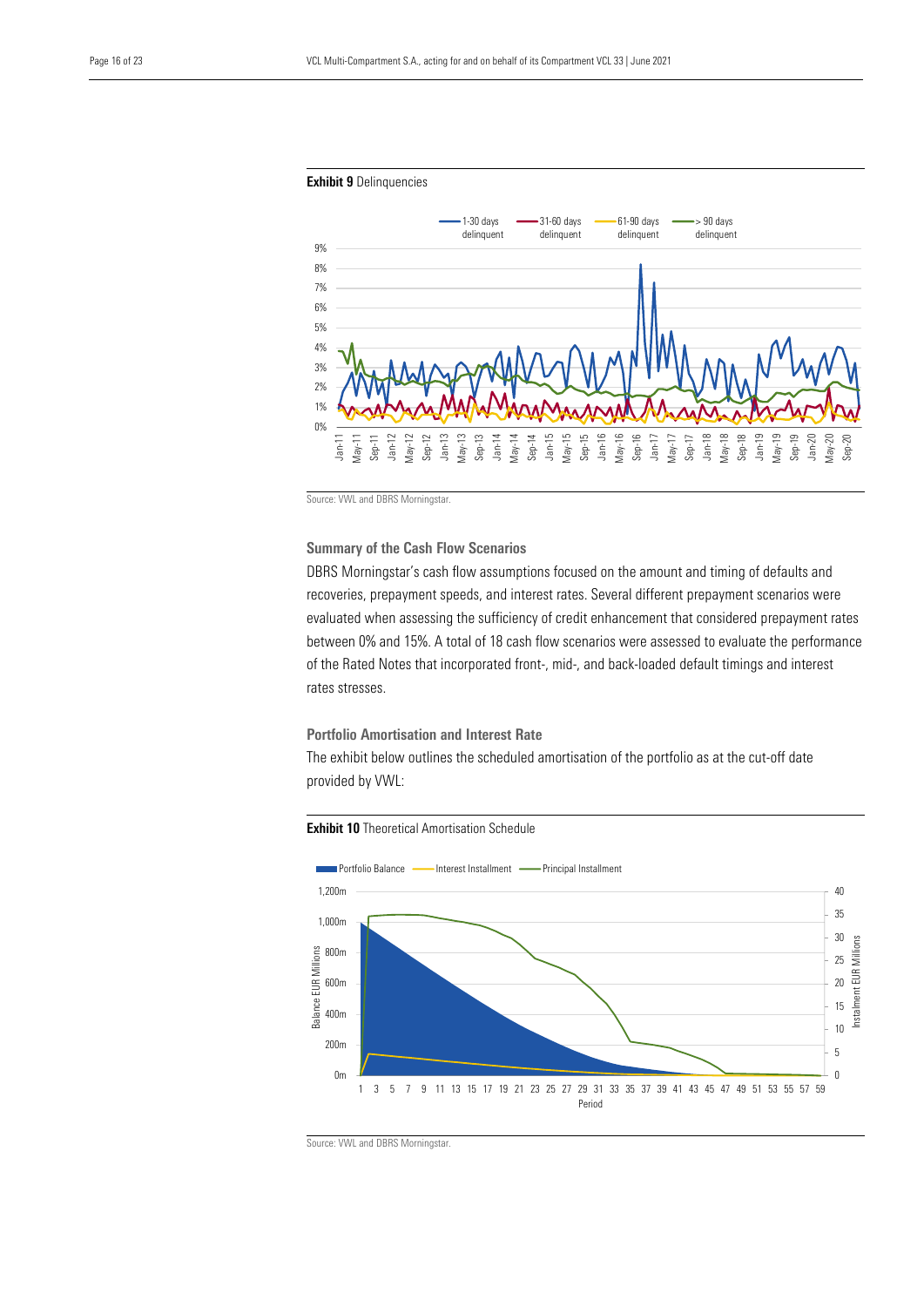The interest rate risk in the transaction arises from the fixed interest rate on the leased receivables and the one-month Euribor floating rate applied to the issued notes. To mitigate the risk, the Issuer has entered into a swap agreement with a swap counterparty in accordance with DBRS Morningstar's *Derivative Criteria for European Structured Finance Transactions* methodology. As a result, the Issuer pays on each payment date a fixed interest rate of 0.1965%, 0.25%, and 0.3663% on the Class A Notes, Class B Notes, and subordinated loan, while the swap counterparty pays onemonth Euribor plus the corresponding spread on the respective notes. The notional for each swap is the aggregate outstanding balance for each respective class of notes, and all floating rate legs are floored at zero.

Since the floating rate payable under the Rated Notes is equal to the floating rate payable to the issuer under the swap, there is substantially no basis risk.

#### Interest Rate Stresses

DBRS Morningstar applied its standard interest rate stresses as detailed in its *Interest Rate Stresses for European Structured Finance Transactions* methodology.

## Default and Recovery Assumptions

DBRS Morningstar observed broadly consistent and low CNL rates from monthly vintages originated from 2013 and considers them to be stronger than those originated between 2011 and 2012 and older. To determine a loss estimate for the current transaction, DBRS Morningstar extended the dataset to include vintages up until 2007 available from predecessor transactions. For vintages that were not fully seasoned, CNLs were projected to maturity using historical data relating to loss timing. DBRS Morningstar was not provided with separate recovery information; however, based on historical performance reported for similar assets securitised in existing transactions in Germany, including predecessor transactions, a conservative recovery assumption was used with a threemonth recovery lag.

| <b>Expected Gross Loss Rate</b> | 1.4%  |
|---------------------------------|-------|
| <b>Expected Recovery Rate</b>   | አባባራ  |
| AAA (sf) Recovery Rate          | 354%  |
| AA (low) (sf) Recovery Rate     | 40 2% |

#### Prepayment Speeds and Prepayment Stress

DBRS Morningstar considered annualised prepayment rates (CPR) between 0% and 15%, with the latter presenting the constraining scenarios within DBRS Morningstar's cash flow analysis.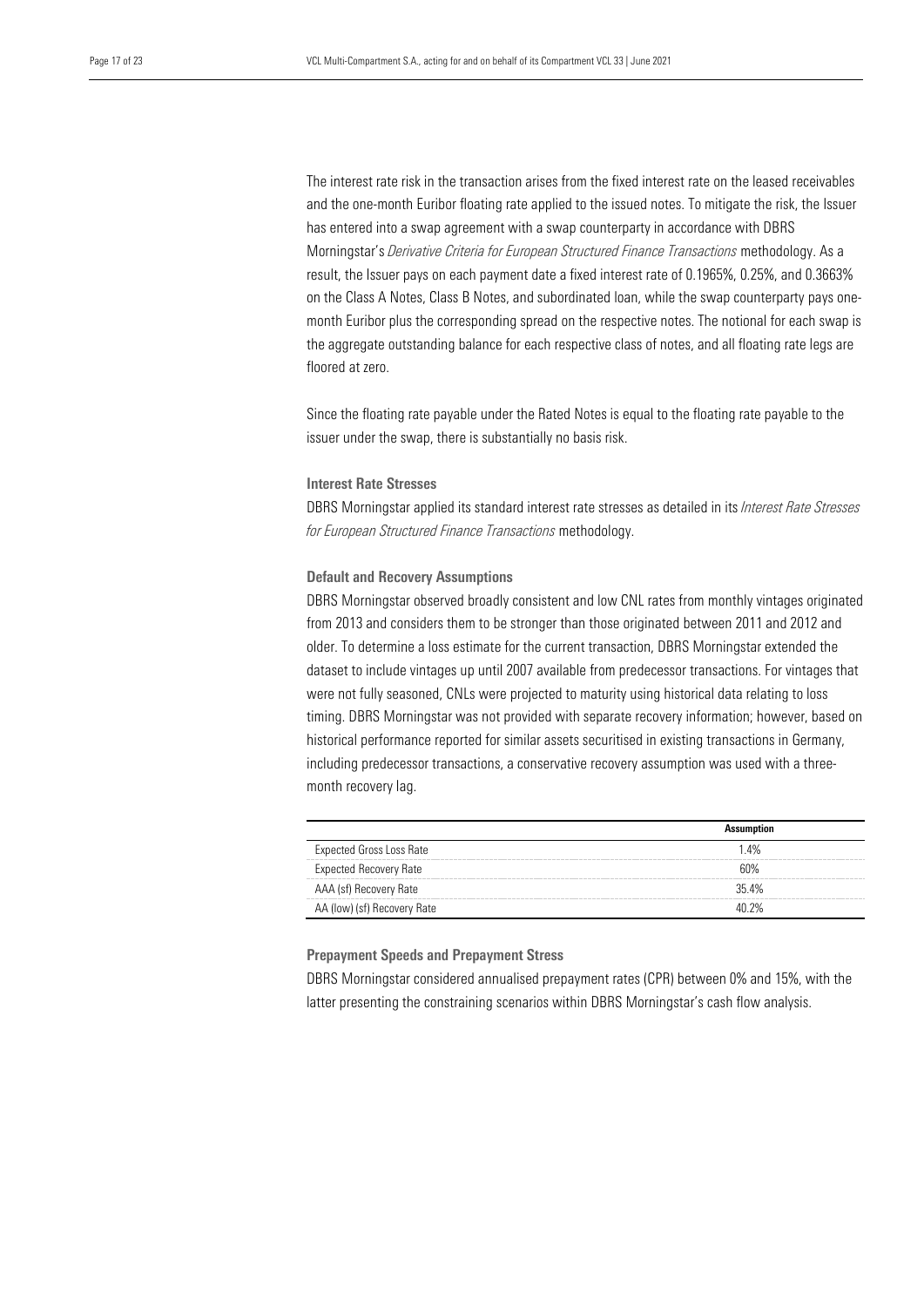## Timing of Defaults

DBRS Morningstar estimated the default timing patterns and created base, front-, back- and back stress-loaded default curves. The weighted-average life of the collateral portfolio under DBRS Morningstar stressed cash flows is expected to be about three years and the front-loaded, base and back-loaded default distributions are listed below.

| Year | <b>Front</b> | Mid                   | Dool                         |
|------|--------------|-----------------------|------------------------------|
|      | 50%          | <b>DUG</b>            | ንበ0∕<br>and some store more. |
|      | 30%          | $\bigcap$             | a course some some course of |
|      |              | $\gamma$ <sub>0</sub> |                              |

DBRS Morningstar notes that the structure is sensitive to back-loaded default timing assumptions and included an additional stress scenario in its sensitivity analysis.

## Risk Sensitivity

DBRS Morningstar determines a lifetime base-case PD and LGD for each rated pool based on a review of historical data. Adverse changes to asset performance may cause stresses to base-case assumptions and therefore have a negative effect on credit ratings. The tables below illustrate the sensitivity of the rating to various changes in the base-case default rates and loss severity assumptions relative to the base-case assumptions used by DBRS Morningstar in assigning the ratings.

|             |                                                                  | Increase in PD Rate                                                                                               |          |             |
|-------------|------------------------------------------------------------------|-------------------------------------------------------------------------------------------------------------------|----------|-------------|
|             |                                                                  |                                                                                                                   |          | 50          |
| œ<br>ř.     |                                                                  | AAA (sf)                                                                                                          | AAA (sf) | (high) (st) |
| crease<br>8 |                                                                  | AAA (sf)                                                                                                          | AA (sf)  | AA (st)     |
|             | were send your prop were compared to the send your company<br>50 | were soon over the company of the company of the company of the company of the company of the company<br>.n) (st' | AA (st'  | lst         |

| <b>Class B</b>   |                                 |                            |               |              |  |
|------------------|---------------------------------|----------------------------|---------------|--------------|--|
|                  |                                 | <b>Increase in PD Rate</b> |               |              |  |
|                  |                                 |                            | 25            | 50           |  |
| ω<br>مە          |                                 | AA (low) (sf)              | AA (low) (sf) | $A$ (sf)     |  |
| GD Rat<br>crease | send their court when the<br>25 | AA (low) (sf)              | $A$ (sf)      | A (low) (sf) |  |
|                  | 50                              | A (high) (sf)              | A (low) (sf)  | BBB (sf)     |  |

#### Class A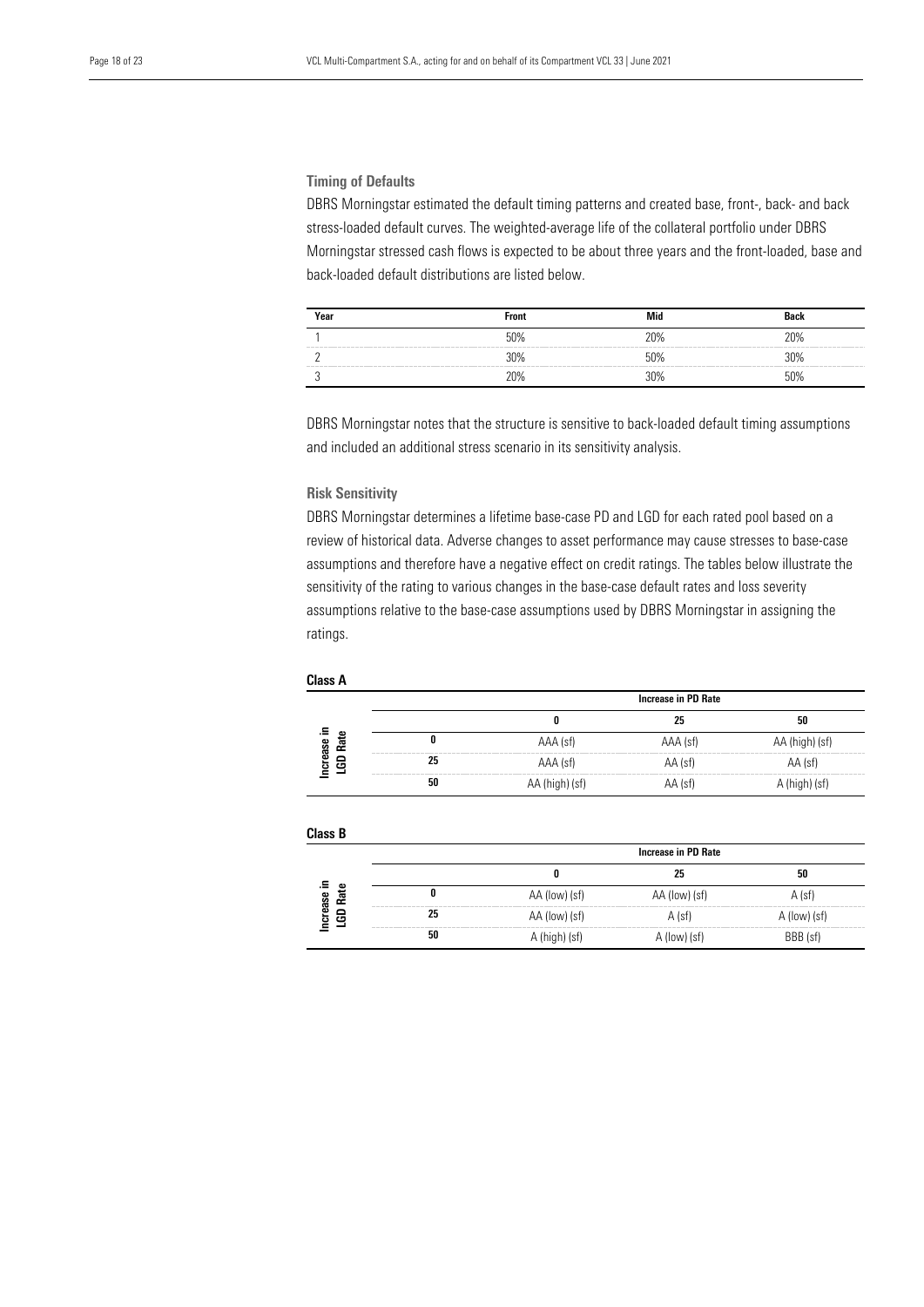## Appendix

#### Origination & Underwriting

#### Origination and Sourcing

VWL acts under the Audi Leasing, Seat Leasing, Skoda Leasing and AutoEuropa Leasing brands. The objectives of VWL are to lease motor vehicles, especially the following brands: Volkswagen, Audi, SEAT, Skoda, and Volkswagen Nutzfahrzeuge. VWL provides a modern and cost effective alternative to the purchase of vehicles in Germany and for the financing of investments, the latter in particular for the business partners of the Group.

In addition to providing leasing for the brands noted above, VWL also offers service - leasing to commercial and non - commercial customers and leasing options for used vehicles of all makes. VWL co - operates closely with the approximately 3,000 dealerships of the Group. A dealer can thus offer the customer complete, competent, personal service, at one stop and from a single source, including the financing.

The co - operation between the manufacturer or importer and the dealer - partner respectively is established by a dealer agreement. Under this agreement the dealer - partner is given the responsibility for marketing the products and services of the Volkswagen Group and to service the trade - marked - products of the Group.

The dealer - partners procure leasing business for VWL against commissions. VWL buys the vehicles from the dealer, finances and administers the vehicles and assumes the credit risk. Each dealer - partner is trained in leasing business. The dealer - partner is the local contact person and available to the lessee during the whole life of the leasing contract.

#### Underwriting Process

All underwriting activities at VWFS are appropriately segregated from marketing and sales. VWFS adheres to standard identify and income verification practices including collection of income statements while identity cards, proof of address and utility bills are reviewed. External credit data is retrieved from two nationally recognised bureaux (SCHUFA and Creditreform & Co.) and incorporated into the automated credit scoring models.

Prior to acceptance of an application, VWL checks the credit standing of the customer in the form of a credit report that may include information from credit agencies, banks, financial statements and other relevant sources. For private and commercial retail customer contracts, applications are automatically approved by a scoring system if the information on the application demonstrates that the applicant meets VWL's criteria for an automatic approval.

Applications are analysed through VWFS's internal credit scoring system, which assigns a band to the loan denoting the risk associated with the borrower and loan. Both retail and commercial retail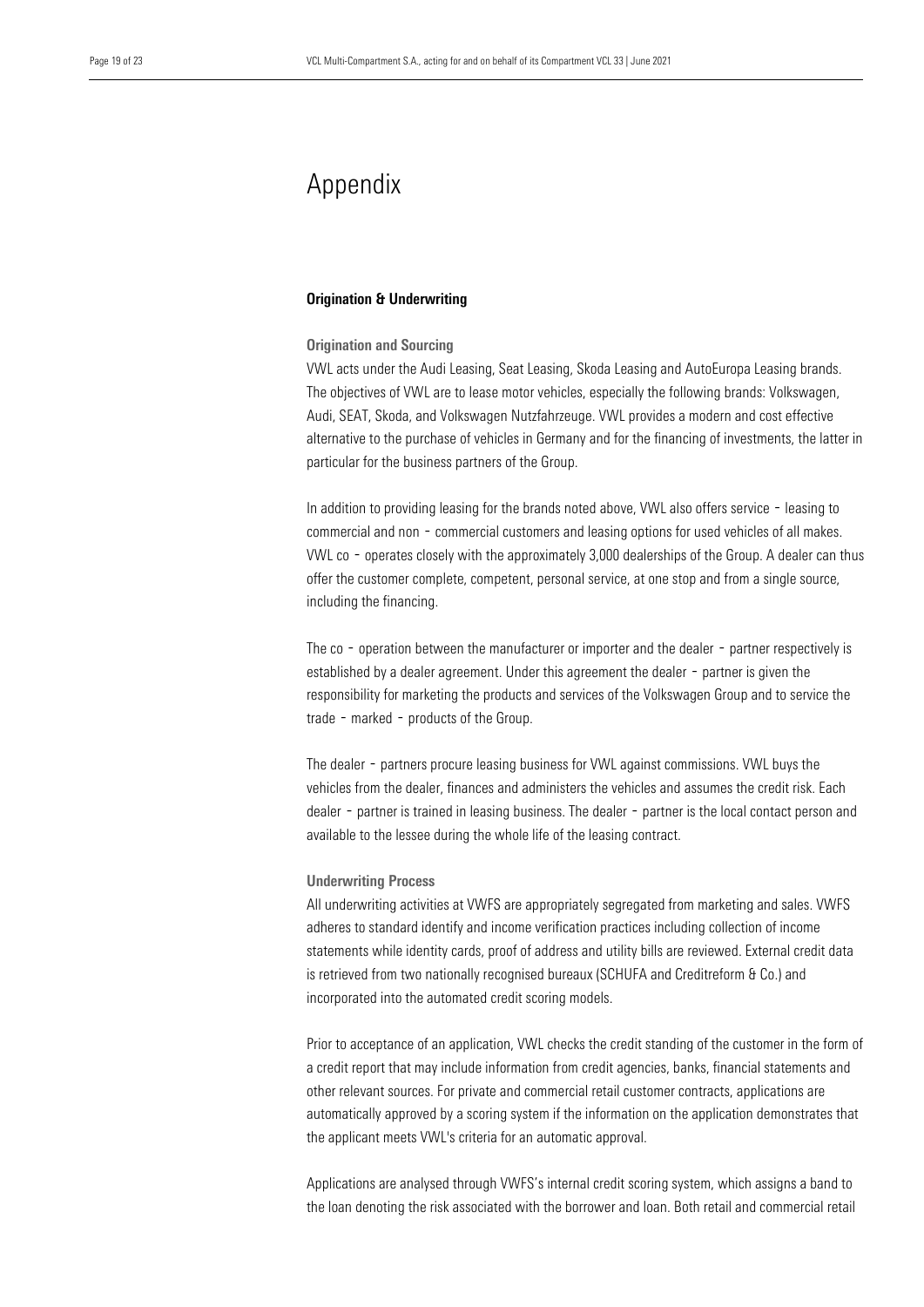customers are evaluated under one of 16 risk bands, with 01 representing the best score, and 15 and D representing the worst scores. For large customers where there is a master framework agreement with VWL, the application is evaluated by at least two credit officers. Ongoing checks are then made to ensure that credit limits are respected for any newly leased vehicles.

Applications that are not automatically accepted by the scoring system are assessed by an employee of the credit department. The employees of VWL's credit department typically have several years of industry experience and degrees in business administration. Employees are personally assigned a credit ceiling up to which they may underwrite a given loan.

#### *Summary Strengths*

- Rising penetration rate over last few years.
- Use of multiple rules-based credit scoring models incorporating dual credit bureau data and monthly analysis of rules and performance metrics.
- Centralised and independent credit and risk management functions with underwriting teams split between retail (individuals and business) and corporates.

## 2. Servicing

Servicing begins during the final stages of initial financing, with the customer services department reviewing all borrower documents and credit terms including interest rates, loan maturity, insurance and prepayment terms. The majority of payments are made via direct debit (95%) and have monthly payment frequencies. In the rare circumstance where customers do not agree to this requirement, payment comes from standing orders for payment transfers from their bank account, regular bank transfers or cheque.

Servicing is centralised in Braunschweig and the company places considerable focus on customer service, as evidenced through the proactive assessment of customer satisfaction following contract execution and quarterly surveys. VWFS employs a customer contact council and a professional planning forum to ensure adherence to corporate strategies involving customer service. Given VWFS's low staff attrition rate, average company tenure among the servicing group is estimated at over five years.

The arrears management process is heavily automated and is driven by an SAP workflow system that provides collection teams' daily workload reports and performance monitoring statistics. VWFS complies with all regulatory guidelines. The company's behavioural scoring model, which assigns a probability of default (PD) and loss given default (LGD) to each loan, is used to segregate arrears cases based on the risk profile. Over the last year, VWFS has placed more focus on specialised collections for vulnerable customers as a result of the economic crisis.

Initial collections activity starts in the Debt Management unit where letters are sent out immediately following a missed payment. If the lessee does not pay, a second reminder letter is generally sent after another two weeks, in which interest on arrears and other costs are also mentioned. The third reminder after 36 days includes charges for the reminder, the threat of a summary court order to pay and the threat of termination of the contract.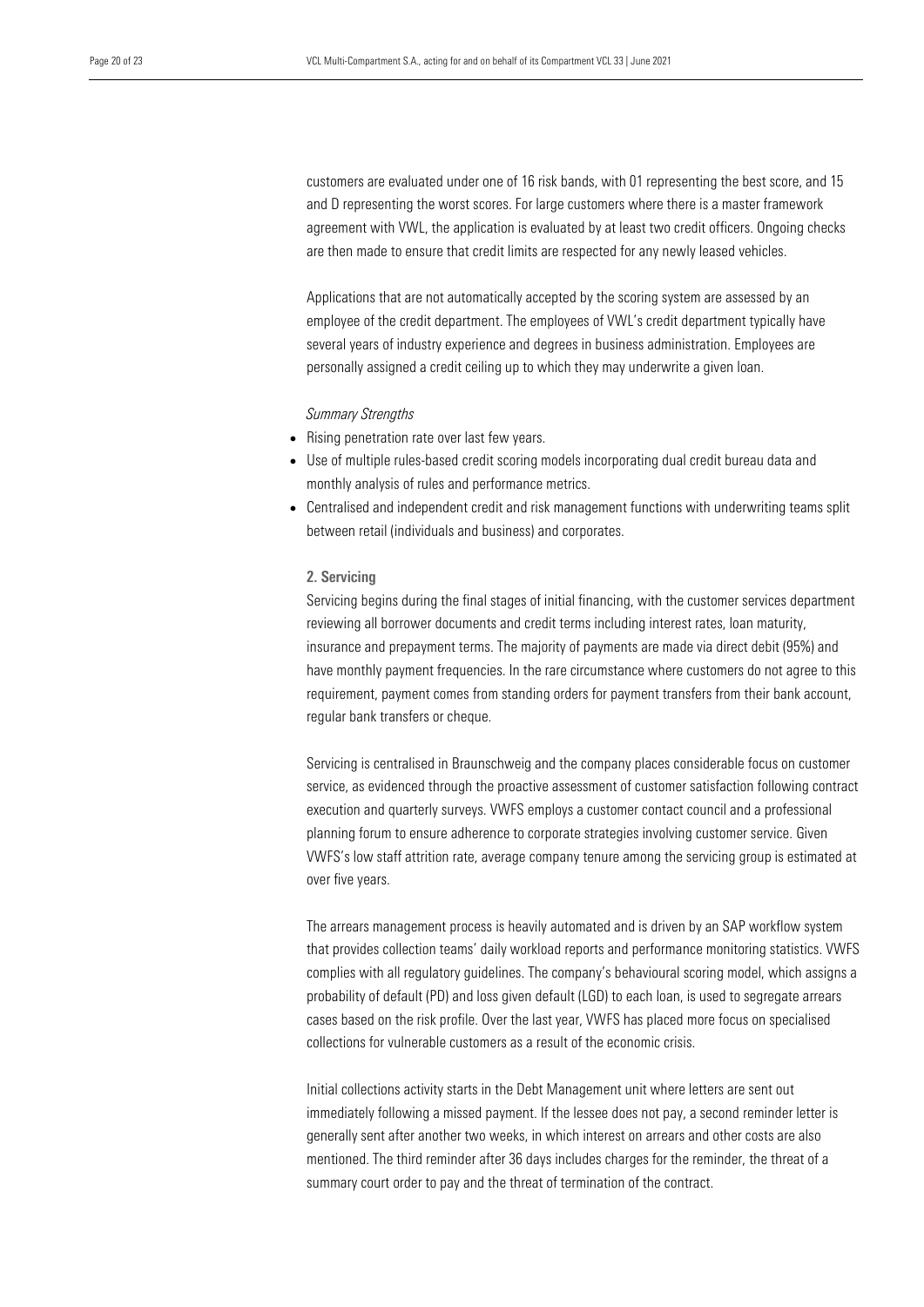In addition, the dealer who intermediated the contract is brought into the proceeding and requested to investigate the situation and to help with the collection of the debts. In addition, the Debt Management department of VWL may write an individual letter to the customer or be in touch with the customer or with the dealer by telephone or telefax. The employees of the Debt Management department are authorised to grant justifiable payment extensions, though the number of such agreements has been negligible.

#### *Summary Strengths*

- Majority of payments made via direct debit.
- Low default rate and stabilised recovery rates.
- Active early arrears management practices, which benefit from automated workflows and behavioural scoring that segregates arrears cases based on risk and loan size.

Opinion on Back-Up Servicer: There is no backup servicer appointed to the VCL Programme. DBRS believes that the Group's current financial condition mitigates the risk of a possible disruption in servicing following a potential servicer event of default, including insolvency.

#### Methodologies Applied

The principal methodology applicable to assign ratings to this transaction is *Rating European Consumer and Commercial Asset-Backed Securitisations* (3 September 2020), [https://www.dbrsmorningstar.com/research/366294/rating-european-consumer-and-commercial](https://www.dbrsmorningstar.com/research/366294/rating-european-consumer-and-commercial-asset-backed-securitisations)[asset-backed-securitisations.](https://www.dbrsmorningstar.com/research/366294/rating-european-consumer-and-commercial-asset-backed-securitisations)

## Other methodologies referenced in this transaction are listed below:

- *Legal Criteria for European Structured Finance Transactions* (6 April 2021), [https://www.dbrsmorningstar.com/research/376314/legal-criteria-for-european-structured-finance](https://www.dbrsmorningstar.com/research/376314/legal-criteria-for-european-structured-finance-transactions)[transactions.](https://www.dbrsmorningstar.com/research/376314/legal-criteria-for-european-structured-finance-transactions)
- *Rating European Structured Finance Transactions Methodology* (21 July 2020), [https://www.dbrsmorningstar.com/research/364305/rating-european-structured-finance](https://www.dbrsmorningstar.com/research/364305/rating-european-structured-finance-transactions-methodology)[transactions-methodology.](https://www.dbrsmorningstar.com/research/364305/rating-european-structured-finance-transactions-methodology)
- *Operational Risk Assessment for European Structured Finance Servicers* (19 November 2020), [https://www.dbrsmorningstar.com/research/370270/operational-risk-assessment-for-european](https://www.dbrsmorningstar.com/research/370270/operational-risk-assessment-for-european-structured-finance-servicers)[structured-finance-servicers.](https://www.dbrsmorningstar.com/research/370270/operational-risk-assessment-for-european-structured-finance-servicers)
- *Operational Risk Assessment for European Structured Finance Originators* (30 September 2020), [https://www.dbrsmorningstar.com/research/367603/operational-risk-assessment-for-european](https://www.dbrsmorningstar.com/research/367603/operational-risk-assessment-for-european-structured-finance-originators)[structured-finance-originators.](https://www.dbrsmorningstar.com/research/367603/operational-risk-assessment-for-european-structured-finance-originators)
- *Derivative Criteria for European Structured Finance Transactions* (24 September 2020)*,*  [https://www.dbrsmorningstar.com/research/367092/derivative-criteria-for-european-structured](https://www.dbrsmorningstar.com/research/367092/derivative-criteria-for-european-structured-finance-transactions)[finance-transactions.](https://www.dbrsmorningstar.com/research/367092/derivative-criteria-for-european-structured-finance-transactions)
- *Interest Rate Stresses for European Structured Finance Transactions* (28 September 2020), [https://www.dbrsmorningstar.com/research/367292/interest-rate-stresses-for-european-structured](https://www.dbrsmorningstar.com/research/367292/interest-rate-stresses-for-european-structured-finance-transactions)[finance-transactions.](https://www.dbrsmorningstar.com/research/367292/interest-rate-stresses-for-european-structured-finance-transactions)
- *DBRS Morningstar Criteria: Approach to Environmental, Social, and Governance Risk Factors in Credit Ratings* (3 February 2021),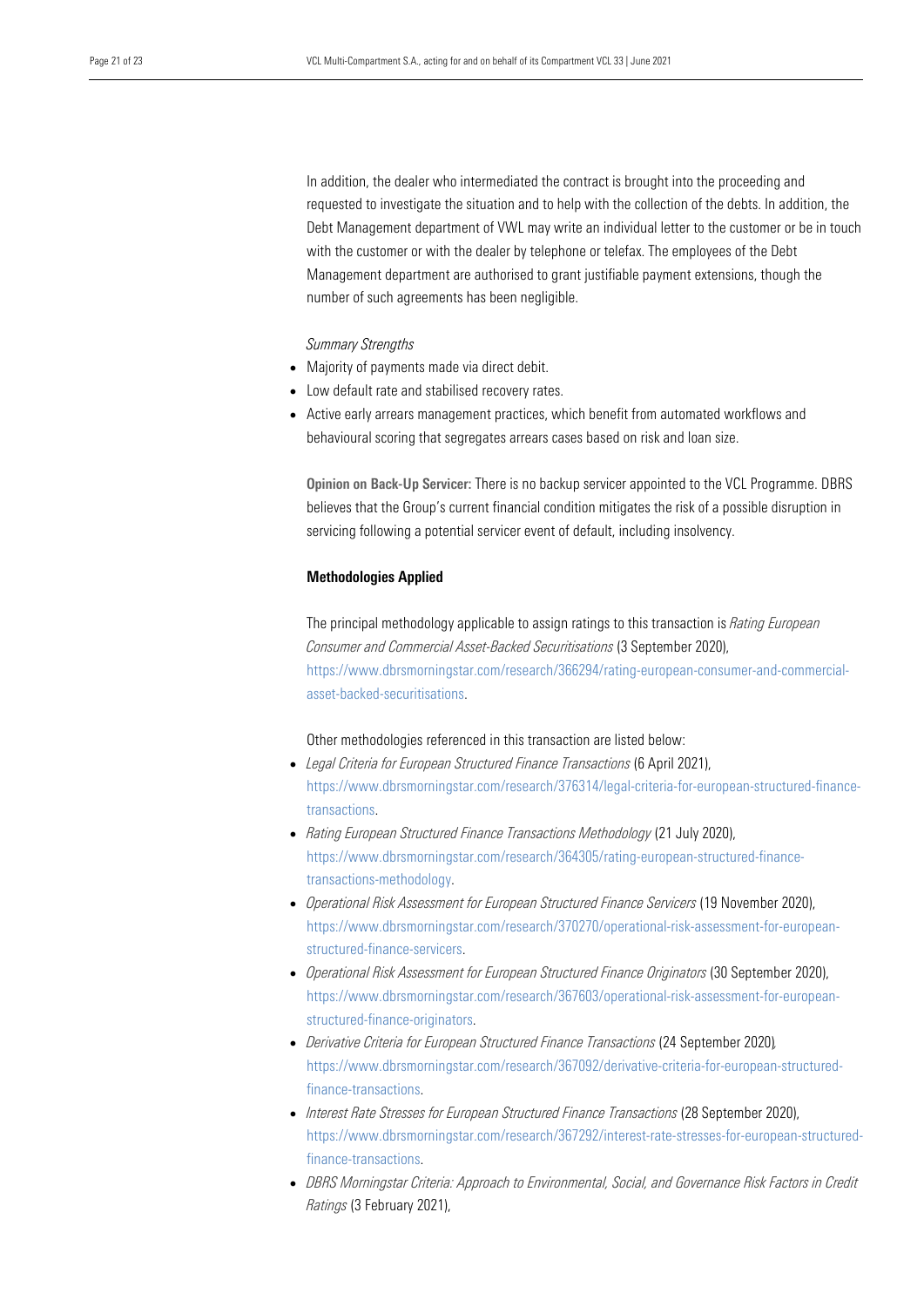[https://www.dbrsmorningstar.com/research/373262/dbrs-morningstar-criteria-approach-to](https://www.dbrsmorningstar.com/research/373262/dbrs-morningstar-criteria-approach-to-environmental-social-and-governance-risk-factors-in-credit-ratings)[environmental-social-and-governance-risk-factors-in-credit-ratings.](https://www.dbrsmorningstar.com/research/373262/dbrs-morningstar-criteria-approach-to-environmental-social-and-governance-risk-factors-in-credit-ratings)

The rating methodologies and criteria used in the analysis of this transaction can be found at: https://www.dbrsmorningstar.com/about/methodologies. Alternatively, please contact info@dbrsmorningstar.com.

## Surveillance Methodology

DBRS Morningstar monitors this transaction in accordance with its *Master European Structured Finance Surveillance Methodology*, which is available at www.dbrsmorningstar.com under Methodologies. Alternatively, please contact [info@dbrsmorningstar.com.](mailto:info@dbrsmorningstar.com)